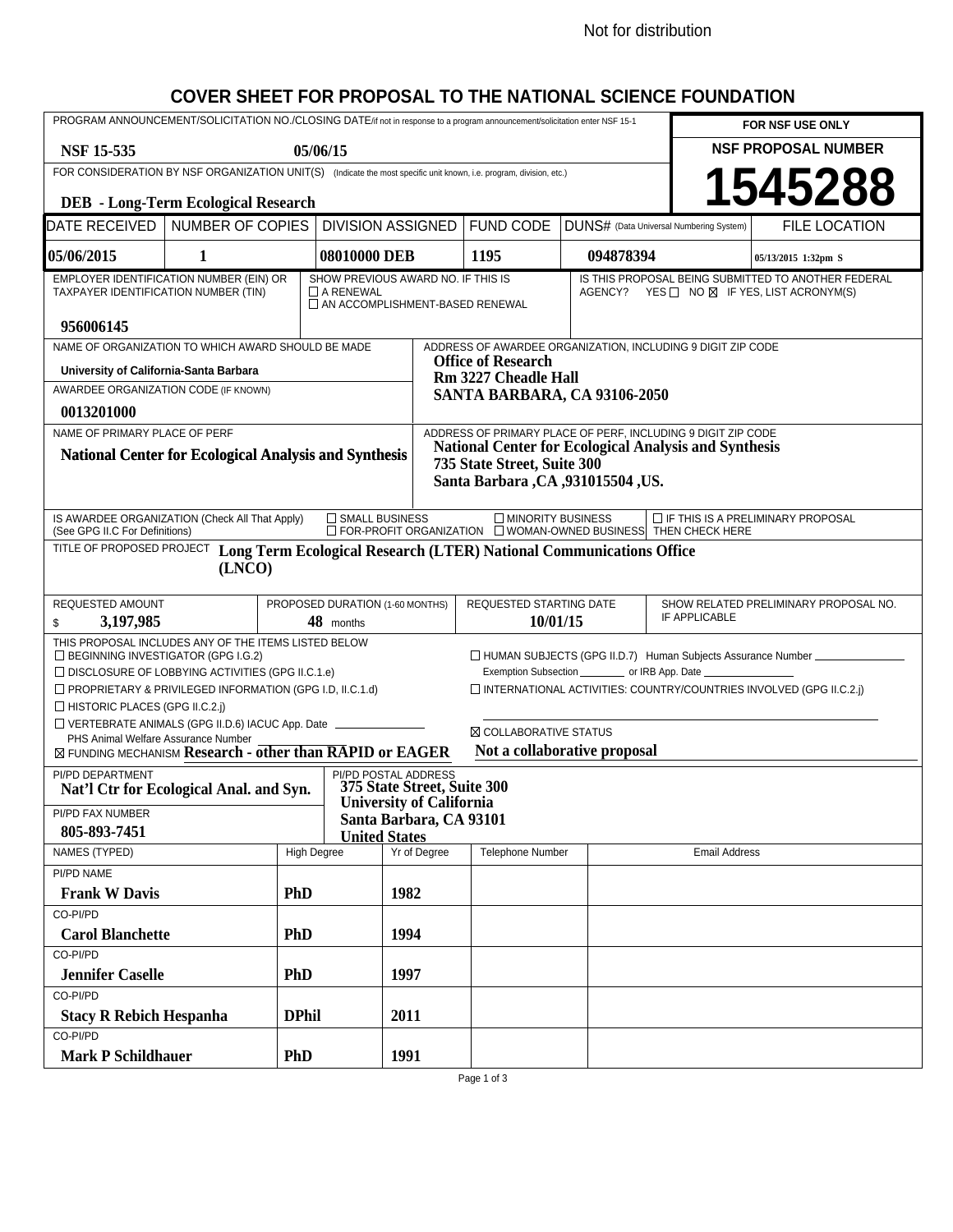## **Overview:**

The primary roles of the Long Term Ecological Research Network (LTER) National Communications Office (LNCO) are to ?foster and coordinate research, education, and outreach activities across the Network as well as facilitate Network governance??and to ?promote the LTER program both nationally and internationally? (NSF Program Solicitation 15-535). This proposal presents a vision for a cost-effective, forward-looking LNCO operated at the National Center for Ecological Analysis and Synthesis (NCEAS) in Santa Barbara, California. The LNCO is conceived as an integrated set of activities in three areas - Communication and Outreach, Synthesis Research, and Education and Training (Figure 1) ? that build on NCEAS' longstanding relationship with LTER scientists, leverage existing staff capacity and infrastructure, and take advantage of UCSB?s considerable strengths and resources in ecology, environmental science and management, science education, and environmental communication and media.

## **Intellectual Merit :**

Project goals for communication and outreach are to cultivate relationships and synthetic team science within the LTER community, broaden engagements between the LTER community and other researchers and stakeholders outside the network, and disseminate LTER scientific discoveries, policy- and management-relevant knowledge to targeted audiences. Specific activities include an effective and engaging web presence featuring online research forums, multi-media research highlights, and access to tools and services that build awareness and participation in the LTER Network. To contain costs the LNCO will employ graduate students in the Strategic Environmental Communications and Media (SECM) Program at the Bren School of Environmental Science and Management, and will leverage the science communication and education resources of OCTOS (Outreach, Communication, & Training for Ocean Science), a new state-of-the-art facility in environmental communications and media on the UCSB campus.

The LNCO will identify, leverage, and deploy resources to maximize opportunities for synthesis across the LTER network. Synthesis working groups (SWG) and distributed graduate seminars (DGS) will be supported by experienced NCEAS staff and modern cyberinfrastructure. LNCO personnel will coordinate with the current LTER Network Office, with which NCEAS has close working relations, to achieve seamless data and information sharing. Topics for SWGs and DGS will be identified through annual calls for proposals and review by LTER leadership and independent science advisers. Additional networking will be supported through the triennial All Scientists Meeting (ASM), annual "mini-ASMs" held in conjunction with other professional meetings, and promotion and enabling of virtual LTER network interactions and team science.

Proposed LNCO activities to support LTER education and training efforts are organized into three areas: 1) Training, 2) Information Sharing, and 3) Partnerships and Exchanges. In-person and virtual training will focus on science communication and environmental media, collaboration skills, and graduate/early-career training in open synthesis science. The LNCO will support the LTER Education Committee and act as an information hub for education activities of the LTER Network on topics such as best practices, evaluation metrics and tools for student tracking. It will help identify and cultivate new partners for LTER education and training efforts, including the National Ecological Observatory Network (NEON). To encourage and promote diversity, the LNCO will work with the LTER Education Committee and Ecological Society of America's SEEDS program to support collaborations and disseminate information on funding, mentoring and training opportunities across the LTER network.

#### **Broader Impacts :**

Through its programs and activities, the LNCO will seek to encourage and promote diversity in its education and training, scientific synthesis, and communication and outreach activities. Taken as a whole, the LNCO will support the LTER community through a framework of scientific synthesis that facilitates more collaborative, integrative, transdisciplinary research, and though communication, education and training efforts that strengthen both internal and external relationships to expand awareness and impact of the LTER Network.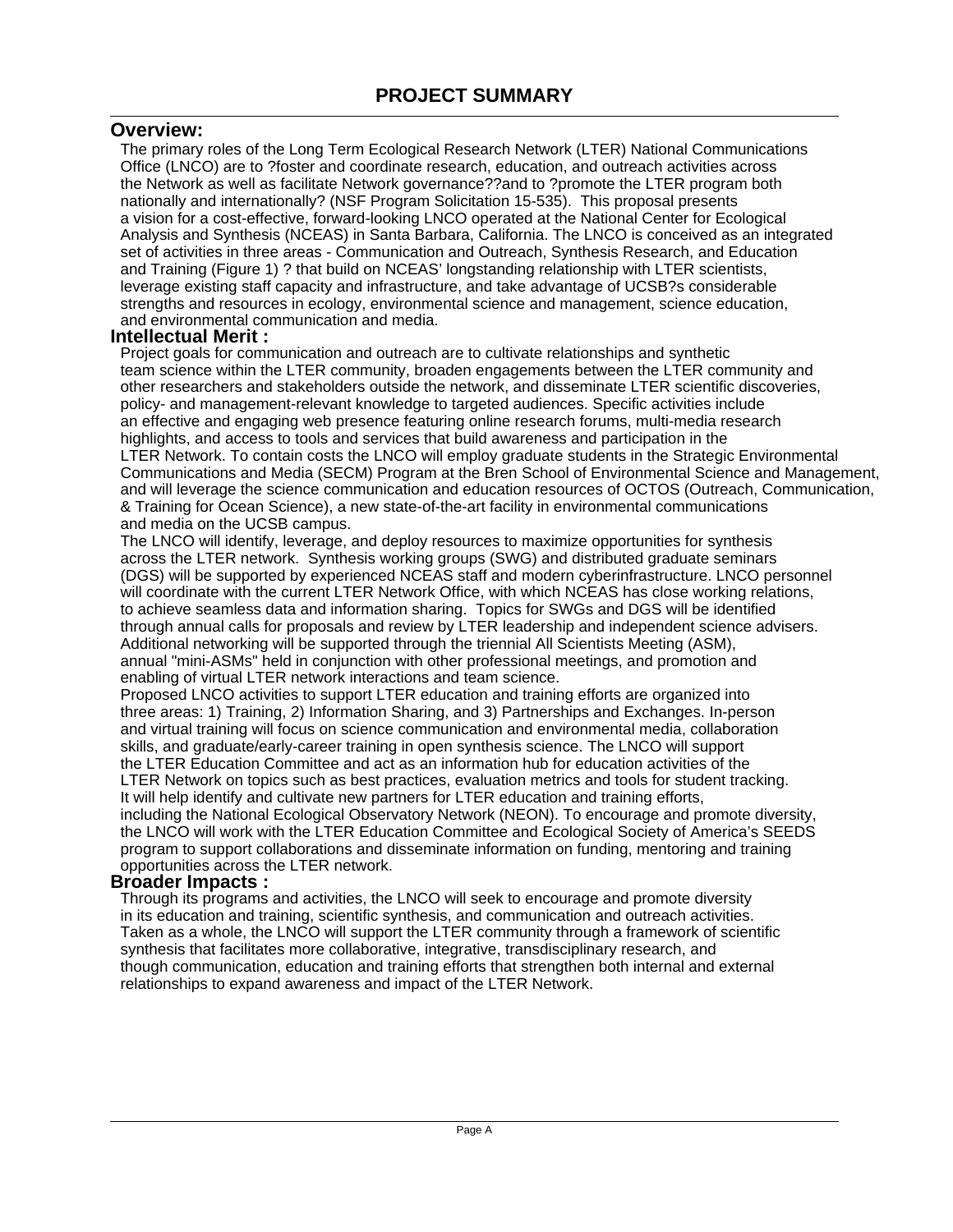## **Project Description**

## *Overview*

The need for, and modes of science communication are changing rapidly because of ongoing dramatic transformations related to global environmental change, human demographic trends, and the widespread digital nature of communication and networking. These extraordinary transitions require that science communication from and within the Long Term Ecological Research (LTER) Network becomes more modern, agile, and responsive to an increasingly diverse and younger population. The new speed of both communication and scientific discovery demands that the LTER Network has cutting edge capabilities to interact, share information, synthesize data, and collaborate in all areas of research, communication, and education, both within and outside of the Network. We propose to solve these  $21<sup>st</sup>$  Century challenges through an innovative arrangement that co-locates the LTER National Communications Office (LNCO) with the National Center for Ecological Analysis and Synthesis (NCEAS). This complementary and robust relationship will leverage expertise, resources, and technology to expand the capabilities of the LNCO and LTER Network as a whole.

The LTER Network's mission is "to provide the scientific community, policy makers, and society with the knowledge and predictive understanding necessary to conserve, protect, and manage the nation's ecosystems, their biodiversity, and the services they provide" (http://www.lternet.edu/node/20; accessed Apr 3, 2015). Implicit in this mission is the LTER's commitment to the "use of long-term observations and experiments to generate and test ecological theory at local to regional scales." <sup>1</sup> While each LTER site contributes to the ecological understanding of specific habitats, LTER's unique strengths emerge from being a network of cooperating and coordinated field sites that, collectively, can accelerate understanding of critical ecological processes and ecosystem services at regional if not global-scales. We believe the LTER National Communications Office (LNCO) should be the linchpin that galvanizes and nourishes the Network.

The mission of the LTER National Communications Office (LNCO) is to "foster and coordinate research, education, and outreach activities across the Network as well as facilitate Network governance" and to "promote the LTER program both nationally and internationally" through centralized representation (NSF 15-535). We envision the LNCO as an integrated set of activities in three areas - Communication and Outreach, Synthesis Research, and Education and Training (Figure 1). We propose that the LNCO can increase LTER's effectiveness as a Network by pursuing the scientific vision and directives put forth by the Executive and Science Councils; by fostering enhanced communication, collaboration, synthesis, training, and engagement amongst all the LTER and International LTER (ILTER) sites; and by representing and integrating the LTER Network more broadly with the rest of the scientific community and other stakeholders. We will accomplish this by creating and supporting services that take maximal advantage of recent technological innovations and are informed by emerging socio-cultural insights into strategies for effective communication and for enabling creative collaborative research.

There are many compelling reasons to operate the LNCO at NCEAS:

- 1. LTER scientists have always played a large role at NCEAS as working group participants, sabbatical fellows, postdoctoral fellows, and members of our Science Advisory Board. Thus we will initiate the LNCO with a strong, positive relationship with the LTER community that we seek to serve.
- 2. For the past 20 years NCEAS has served the ecological research community by providing an effective, 'neutral,' and hospitable physical meeting environment; a highly-trained service-oriented staff for logistical and technical support; and a suite of Internet-based collaboration tools and services to help catalyze new syntheses and transdisciplinary insights.<sup>2</sup>
- 3. NCEAS has extensive expertise in eco-informatics theory and practice, critical to supporting open, collaborative science and synthesis research.
- 4. NCEAS has staff trained and knowledgeable in meeting facilitation, scientific communication, and other aspects of the "science of team science" that optimize the composition, fluidity, and outcomes of its sponsored collaborative activities. This capacity will ensure excellent support of LTER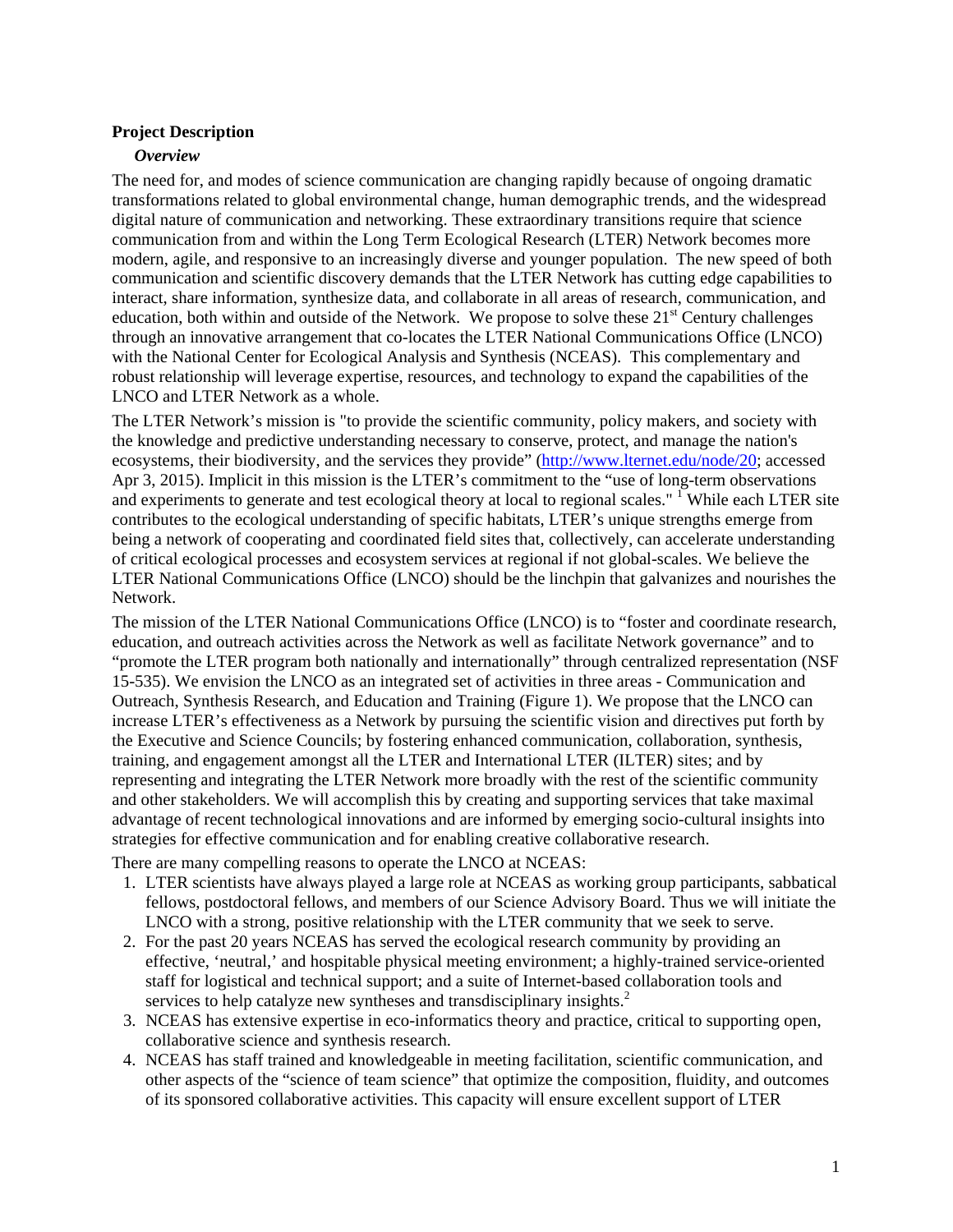governance activities as well as research and training.

- 5. By leveraging the expertise and infrastructure that NCEAS already has in place to meet the mission of the LNCO, we can focus a relatively large fraction of the operating budget to sponsor productive synthesis, training, communications and outreach activities to raise the LTER Network's visibility and impact.
- 6. Every year 500-1000 researchers visit NCEAS. One-third are international scientists and an increasingly large fraction is from public agencies, environmental NGO's and the private sector. By locating at NCEAS, the LNCO will provide both the LTER and the ILTER communities with added exposure and opportunity to connect with a broadened base of collaborators and potential funding sources.
- 7. As a research unit of the University of California, Santa Barbara (UCSB), NCEAS can access the campus's considerable expertise in ecology, environmental science (both natural and social sciences), and education and communication, notably in UCSB's rapidly expanding area of environmental media and communication.



## *Figure 1. Overview of proposed LTER National Communication Office activities*

Below we describe our proposed activities for a new LNCO in areas of: (1) communications and outreach, (2) synthesis, (3) education and training and (4) governance.

#### *Amplifying LTER Communications and Outreach*

A recent LTER Task Force examining network-level activities identified communication and outreach as critical components of the network as it moves forward.<sup>3</sup> We believe that effective communication for the LTER network will depend on deliberative targeting, framing, branding, and relationship-building.<sup>4</sup> The LNCO cannot simply "push out" information but needs to institute mechanisms that promote dialogue and interaction among the research community and between LTER researchers and other constituencies.<sup>5</sup>

**Branding**. The LNCO will conduct a comprehensive media assessment to better understand LTER Network visibility, current perceptions of its attributes and unique features, and how it stands out in an increasingly competitive environment for stakeholder and public attention. Building on NCEAS' familiarity with the science communications landscape, this assessment will give us an opportunity to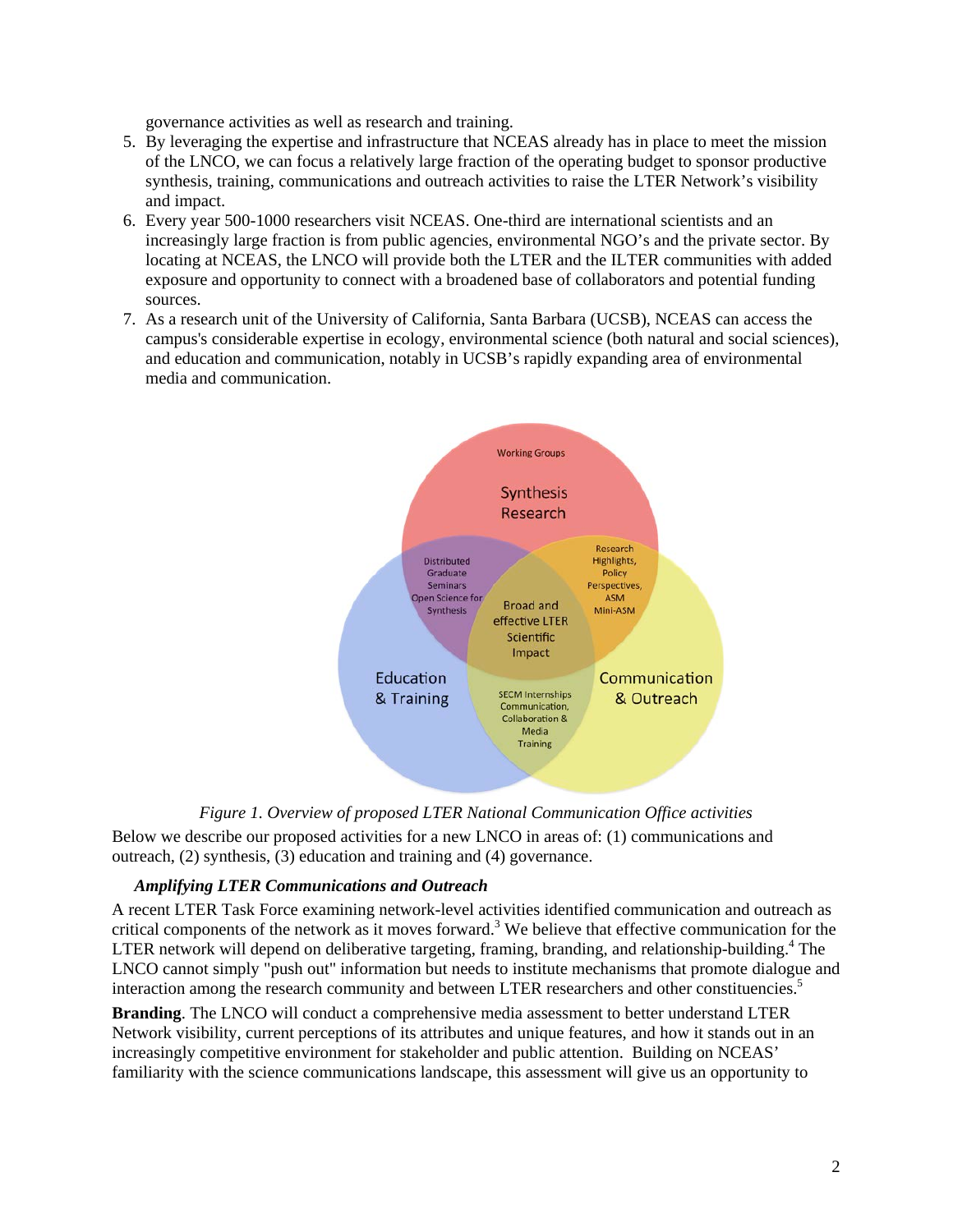clarify and/or differentiate the LTER/ILTER Network as a unique and important research enterprise, prior to embarking on the communication and outreach efforts described below.

**Shining the Spotlight.** We propose to develop LTER Research Highlights - multi-media productions, similar in concept to "science spotlights" discussed in the LTER Strategic Communication Plan<sup>6</sup>- that will feature selected LTER research projects and discoveries. The target audience for the Highlights will be an educated lay audience or researchers from outside the discipline. The AGU's Research Spotlights (https://eos.org/research-spotlights) and London School of Economics' Research Impacts (www.lse.ac.uk/researchandexpertise/researchimpact) illustrate the type of product we envision, although we will aim for more video and audio content. Components developed for each Research Highlight will include an interesting story arc, a text description that clearly articulates "why you should care about this research," one or more high-quality photos, data visualization(s), short (3 minutes or less) high-quality video clips, and discussion forum. Links will be provided to primary research products such as papers, datasets, source code, and information about reuse of the materials.

We anticipate developing at least one Research Highlight every two years for each LTER site as well as for synthesis projects and distributed graduate seminars (described below). This will require production of 1-2 Research Highlights per month. The LNCO will coordinate collection, editing, and final packaging of these materials, but will rely on expertise at individual LTER sites to provide source materials and review much of the content. Key to success will be providing incentives for sites to contribute, and we will allocate resources and staff support accordingly. Information will be modularized for use in a variety of contexts such as web content for the research section of the LNCO website, for use by the featured site(s) as part of their own web content, content for annual reports, and content to be packaged as outreach materials targeted for media, educators and funders.

**Community Building.** We propose to establish web-based research forums to foster interactive community building. Initially, we would use Web 2.0+ frameworks to build an engaged, online community of researchers to share emerging ideas, data, and visualizations; and debate and discuss topics within and across each of the five core research themes of the LTER Network. Concerted effort will be made to involve at least one key participant from every site to keep these interactive discussion areas lively, timely, broadly representative, and attractive. Young researchers are especially enthusiastic about new social media hybrid solutions—e.g. following activities/events on Facebook - that are then promoted on Twitter, and enriched by imagery data from Instagram. We will build mashups based on existing frameworksn such as Drupal or Wordpress, with new affordances from semantic markup and dynamic, interactive infographics (e.g. using D3, GeoJSON, etc.) to create new collaboration prospects intended to more tightly co-inform and engage LTER researchers, as well as enable innovative views of "science-inaction" for broader interests.

**Policy and Management Engagement**. Long term ecological research can be especially valuable in guiding adaptive management and policy formulation.<sup>7</sup> An important goal of the LNCO will be to help individual sites and the network as a whole strengthen relationships with stakeholders such as managers, policymakers, educators, funders, media representatives, and citizen groups. While such relationships are widely recognized as valuable, effective communication between researchers and stakeholders is too often limited by lack of mechanisms and models for genuine engagement.<sup>8</sup> In recent years, NCEAS has significantly expanded our engagement with non-academic audiences through Science for Nature and People (SNAP) by including stakeholders in research planning efforts and working groups, providing project-specific stakeholder workshops, policy briefings, and other targeted outreach and communication efforts (www.snap.is).

We propose to assist LTER sites to expand their capacity to utilize a 'public engagement' or 'public participation' approach to outreach and communication. To work toward this goal, LNCO staff will collaborate with interested LTER sites to develop a process for capturing stakeholder perspectives on specific resource management issues through semi-structured interviews. Information gathered through pilot interviews will be used to develop issue-focused information products that feature multiple perspectives and highlight the importance and relevance of LTER research to planning, policy and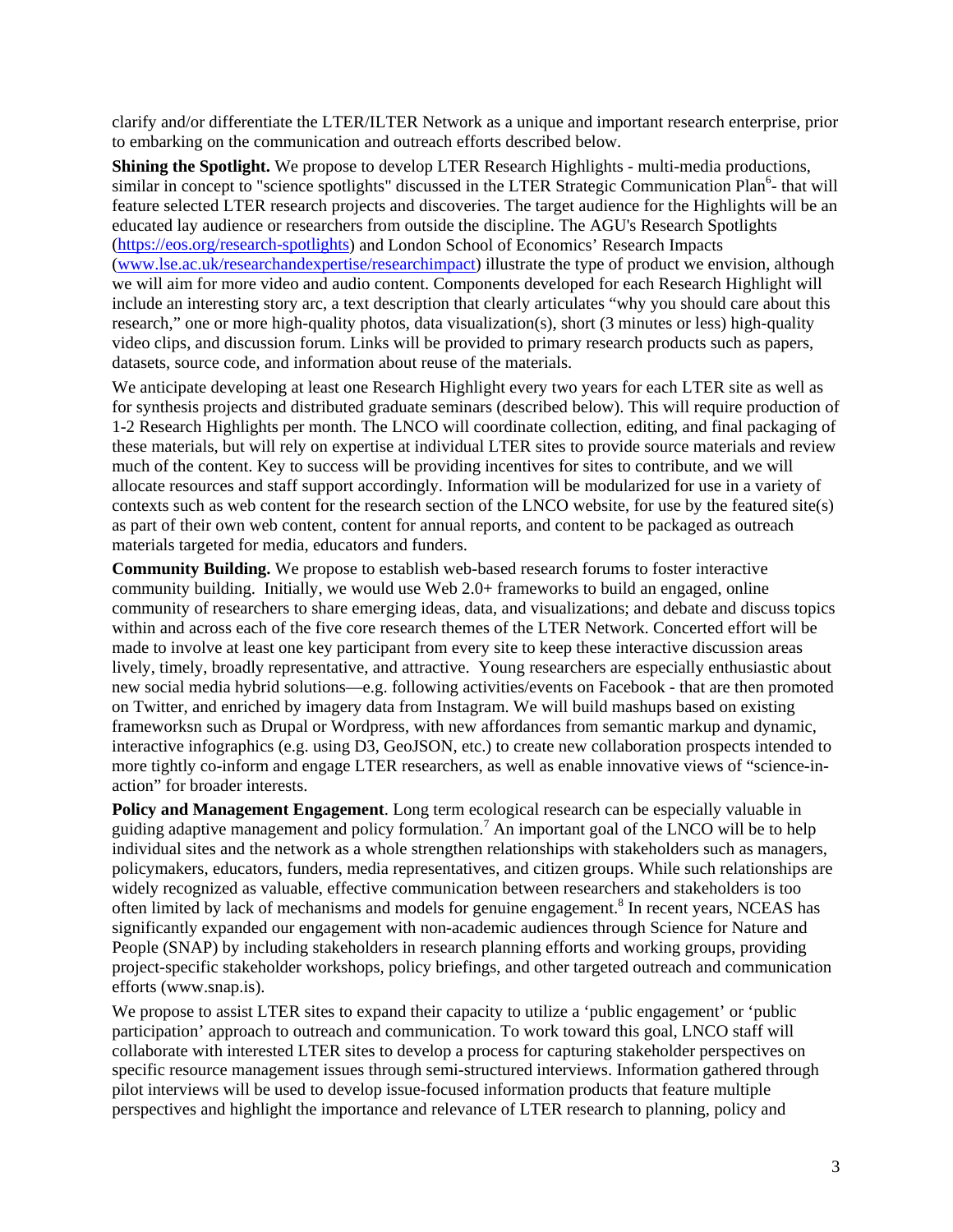management issues and decision-making. We anticipate dissemination of these Perspectives pieces through similar channels to those used for the Research Highlights.

**Online Discovery, Search and Browse***.* The LNCO will rely on an effective web presence as its primary mechanism for discovery and delivery of a number of useful LTER resources.<sup>9</sup> Here we mention a few high-priority LCNO web-based features and activities.

Information and multimedia content collected from LTER sites will be highlighted prominently on the LNCO website, and made searchable and browseable across a variety of parameters such as geographic region, biome, conceptual theme, methodological approach, LTER site, and personnel.

The current searchable directory (http://directory.lternet.edu) will be updated and re-worked to allow searches across multiple, joint categories (e.g., expertise category and site affiliation). We will take advantage of new tools such as Mappr (mappr.io) to advance networked science and help visualize networks of LTER expertise.

The LNCO website will use interactive visualizations and advanced search capabilities to make discovering and browsing publications resulting from LTER research more intuitive and engaging. The interactive visualization will be thematically organized based on text mining algorithms, and will allow filtering based on publication characteristics such as theme, LTER site, publication type, publication date, and author. This interactive web presentation of LTER publications will be modeled after a project currently underway to present NCEAS publications on the web (Figure 2). Each document is represented by a single dot in the center of the ring, and color corresponds to its main theme. Themes are also shown as a segmented ring surrounding the dots, and clicking on one segment of the ring filters the documents to show only those related to that theme. Mousing over the dot that corresponds to a document activates display of information about that document, and clicking on a dot loads a page with complete information for that document. Additional features under development allow filtering based on author, publication date, and document type.

LNCO staff will work with members of the LTER community who are interested in communicating with a variety of stakeholders to create descriptive profiles (or links to existing profiles) that will be integrated into a database and made searchable through the LNCO website. Profiles will include information about areas of expertise, biographical information, a photograph of the individual, photographs relevant to the individual's work, a short video during which the individual responds to an interview question, and links to other web content associated with this individual.

**Social Media Amplification.** We anticipate the LNCO website to be the primary venue for LNCO communication and outreach, but will also use a variety of social media platforms to reinforce the LTER brand, raise LTER network visibility, engage with a range of stakeholders, and amplify information dissemination efforts. The LNO communication staff will use chosen social media platforms to bring attention to events and information produced by partner organizations such as other research networks and scientific societies, and to share information that helps to build communities of interest around issues of relevance to LTER. We will also encourage LTER sites to begin to use social media to add their own voices to online conversations about issues of interest. Communication training opportunities offered by the LNCO will include elements focused on how to use social media to effectively engage with online communities.

**Rewarding Excellence in Communication**. To recognize the value of site-developed communication and education resources and media, the LNCO will present annual awards for excellence in these areas. The LNCO will announce the awards program and encourage LTER sites to nominate their own or their colleagues' communication, education and outreach products. Awards will be made by the LNCO, considering votes submitted by LTER network members.

**Cost-effective communication.** High quality communication demands both talent and resources. We will tap a broad talent pool and manage costs by partnering with two innovative new UCSB programs in environmental communication and media. Specifically, the LNCO will employ graduate students in the Strategic Environmental Communications and Media (SECM) Program at the Bren School of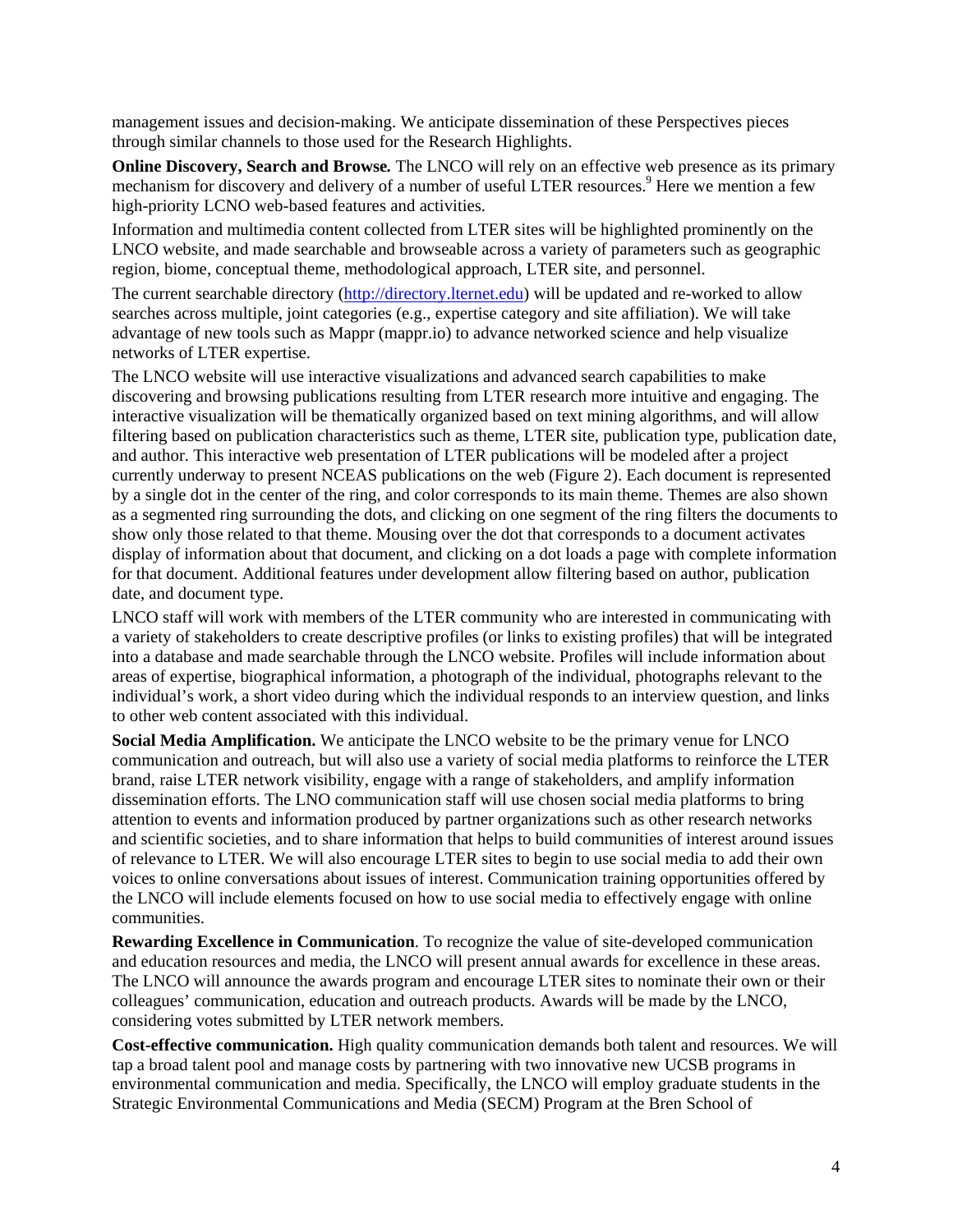Environmental Science and Management (www.bren.ucsb.edu/academics/secm\_focus.htm). Students in this program acquire verbal and written communication skills and develop competence with web, video and social media tools; NCEAS currently employs 3-4 excellent SECM students for website re-design and content updates (www.nceas.ucsb.edu). The LNCO will also leverage the resources of OCTOS (Outreach, Communication, & Training for Ocean Science), a state-of-the-art facility for environmental science communication, media training and production under development at UCSB that is co-located with NOAA's Channel Islands National Marine Sanctuary Headquarters (www.msi.ucsb.edu/o2c).



*Figure 2. Screenshot of web-enabled interactive document browser currently under development at NCEAS*.

## *Fostering Synthesis*

Synthesis is the integration of disparate data and information to gain new knowledge and create more unified conceptual and empirical scientific structures.<sup>12,13</sup> As a key component of the LNCO's core responsibilities to foster communication and coordination among LTER sites, and to effectively represent and promote the LTER Network to external stakeholders, the LNCO will enable scientific synthesis among Network participants and beyond. Such synthesis activities will include both LTER data and other regional and national social and environmental data.

Co-locating LNCO with NCEAS will build on two decades of experience facilitating ecological synthesis. Over the years, dozens of NCEAS projects have involved hundreds of LTER researchers in the analysis and synthesis of LTER data, to gain understanding, for example, of the relationship between productivity and species' richness<sup>12,13</sup>; the links between evolutionary history, plant traits, community structure and ecosystem processes  $14$ ; on detritus, trophic dynamics and biodiversity  $15$ ; and on valuing and managing dynamic ecosystem services.<sup>16</sup>

To achieve this model of LTER synthesis, researchers must organize around a mutually compelling set of ideas and questions; disparate data and information need to be brought together and re-structured for new analyses; significant time must be invested in intense collaborative engagements; and, adequate resources must be committed for meetings, research assistance, publication, communication and outreach. The LNCO will assist in all aspects of this effort. Studies in the "science of team science" are now identifying the group dynamic features that lead to more effective and productive collaborative teams.<sup>17,18,19</sup> Like NCEAS, the LNCO will apply these lessons and promote diverse, collaborative, open, and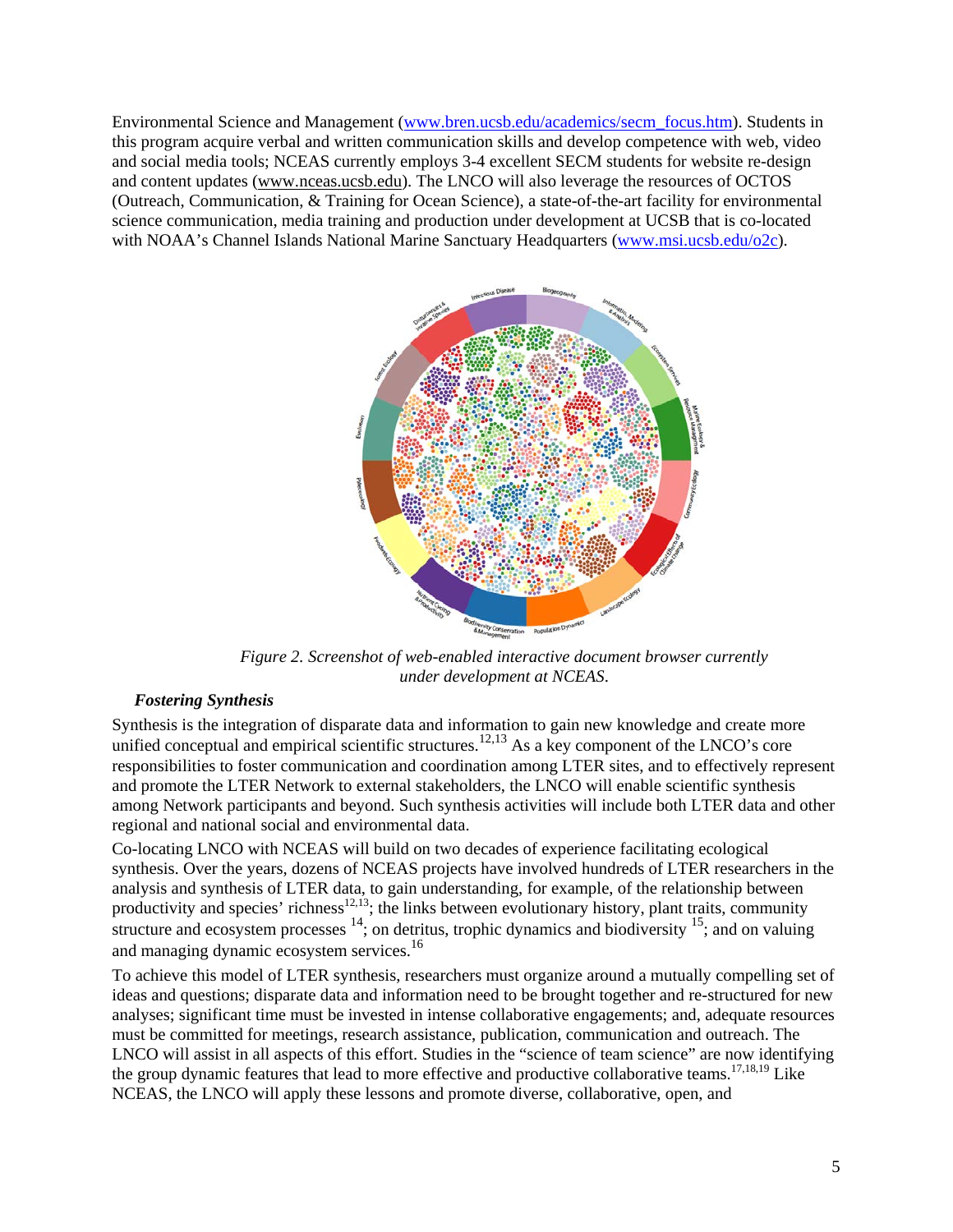technologically informed research activities to catalyze synthesis. We will also provide training and focused communication and outreach to broaden the impact and social utility of the research (described below), and will take advantage of NCEAS partnerships such as SNAP to identify and leverage funds for cross-site syntheses and to broaden interactions with audiences such as NGOs and public agencies.

**LTER Synthesis working groups (SWG)**. We propose to initiate at least two new LTER Synthesis Working Groups annually and thus support at least 4-6 active groups at any given time. Synthesis Working Groups provide excellent opportunities to bring together LTER scientists from multiple sites in sustained interaction. These interactions don't simply lead to high quality, integrative scientific insights; they also build trust, expand collaboration networks, and naturally lead to more compatible patterns in data design and shared, optimized use of computing resources. The LNCO will strive to assure that the SWG's abide by principles of "Open Science," permitting maximal re-usability and transparency of scientific outputs, including data and code, as well as research results.

A Synthesis Working Group would typically be composed of 6-14 collaborators from within and outside of LTER, who would convene at NCEAS for 3-5 days at a time, 2-3 times per year for 1-2 years.<sup>20</sup> LTER working groups will be identified by annual calls for proposals for synthesis research projects both within and across the 5 core LTER research areas. Projects will be selected by the LTER Executive Board (or a committee of the Board) augmented with 3-5 independent (non-LTER) researchers who will be appointed by the LNCO Director in consultation with the Board. Working groups will be provided adequate support for projects of up to 2 years duration. Funds could be used for participant costs, facilitator support of inperson and virtual interactions, and graduate student support, as funding allows. We will encourage proposals that take advantage of virtual collaboration tools as well as face-to-face meetings, and we will train working group leaders and participants in best practices for virtual collaboration (discussed below). We anticipate that many working group proposals will develop out of initial ad-hoc working group meetings held at the All Scientists Meeting (ASM) or "mini-ASM" timed around professional meetings such as ESA, AGU or AAAS (discussed below).

**Distributed Graduate Seminars (DGS).** We propose to annually support one NCEAS-style DGS<sup>21</sup> that will simultaneously engage and train next-generation ecologists in the analysis and synthesis of LTER and non-LTER data, stimulate cross-site collaboration and additional synthesis efforts, build value-added datasets, and advance ecological knowledge. Proposal co-PIs will lead seminars at their home campuses that address the question(s) developed in the proposal. Graduate students on each campus will participate in the individual seminars and assemble, synthesize and analyze LTER (and potentially non-LTER data). LNCO will provide virtual meeting and analysis facilities to stimulate remote collaboration across institutions as the seminars are conducted at each university. At the end of the seminar, seminar leaders and two students from each site will come to NCEAS to participate in a multi-campus "grand" analysis and synthesis effort.

DGS proposals will be funded through an annual call, and projects will be selected as described above for working groups. Funds will be used to support participant costs for faculty leaders and at least 2 students from each campus for a final synthesis working group meeting. DGS projects selected will pose compelling research questions, involve multiple LTER sites, and provide students with valuable experience in collaborative research and open synthesis science (https://www.nceas.ucsb.edu/OSS).

**LNCO Support of LTER Synthesis**. Both working groups and distributed graduate seminars will be provided the high level of logistical support, onsite meeting facilities and cyberinfrastructure that have been a hallmark of NCEAS' success over the past 20 years.<sup>22</sup> We will offer computing expertise and training in data management, scientific programming, data analysis and visualization, and open science. Working groups and DGS participants will also have access to NCEAS-sponsored virtual collaboration technologies such as "private" web-based project and issue tracking solutions (e.g. redmine.org), video teleconferencing with integrated screen-sharing and session archiving (e.g. GoToMeeting), as well to advanced computational servers that provide large memory spaces and multiple CPU's.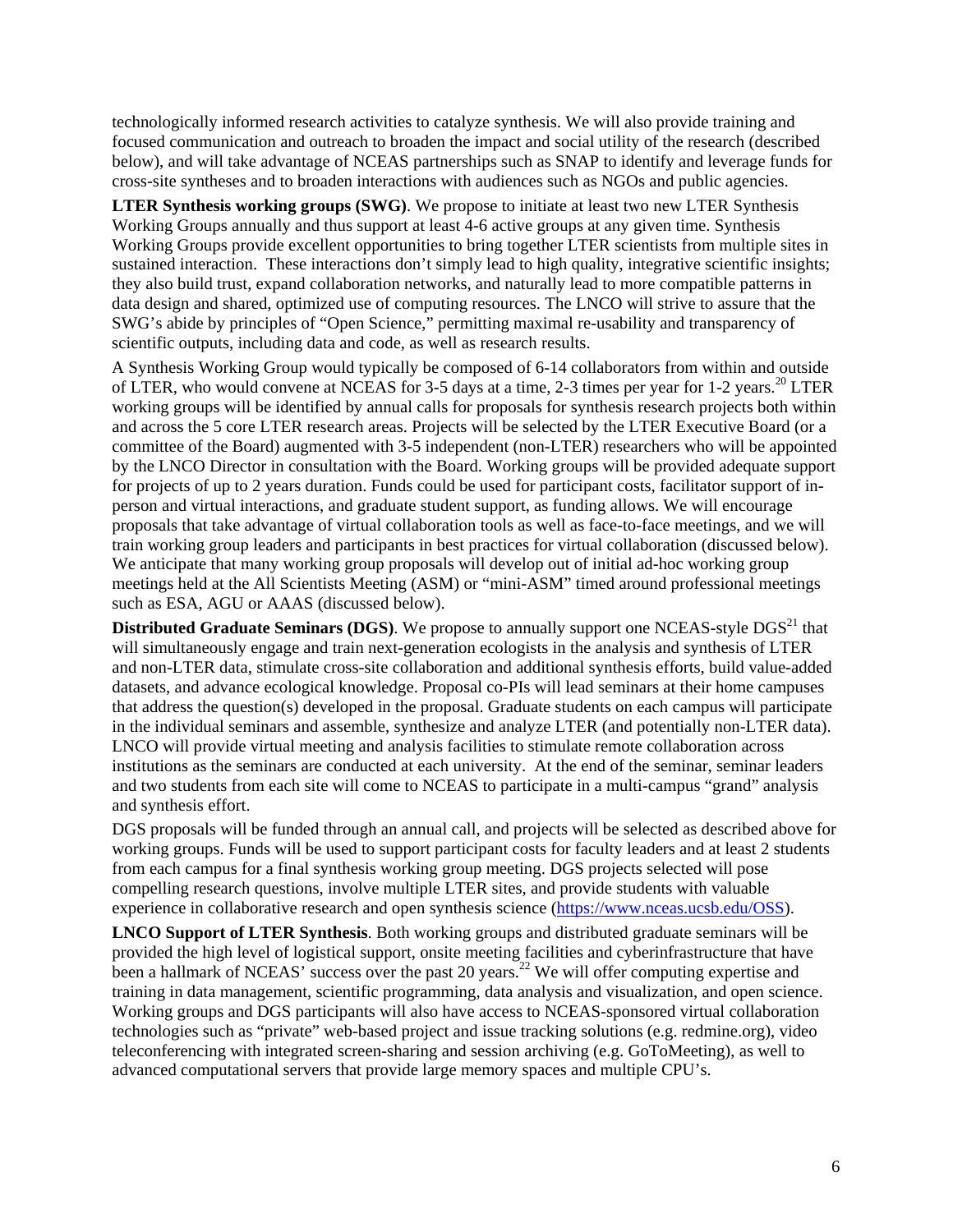**Coordination with LTER Data Management**. NCEAS has partnered with the current LTER Network Office (LNO) for many years to help build technology solutions for managing and disseminating LTER data. Separation of the LNCO from the data management functions of the LNO places a special burden on the LNCO to collaborate closely with the LNO in research data and information sharing, coordination of training activities related to data management and open science skills, and transfer of relevant administrative databases (e.g., the LTER investigator database). NCEAS' computing personnel currently have close and continued engagement with the LNO IT team through collaborations on the NSFsponsored DataONE project. We will maintain close working relationships with the LNO Data Office to assure seamless data and information sharing, and clear understanding of roles and responsibilities in training, communication and outreach.

**Organizing the LTER All Scientists Meeting (ASM)**. The LNO Task Force found that the triennial ASM meeting was an important mechanism for introducing new collaborators, early-career scientists and students to the LTER network, and for promoting cross-site research and synthesis.<sup>3</sup> The Task Force recommended that the ASM continue to be one of the central services of the LNCO. We will assume the LTER Network Office's current role in the ASM on a triennial basis, starting with the Fall 2018 meeting, with the objective of facilitating researcher interactions and stimulating new collaborative networks and synthesis working groups. We will work to ensure that the triennial meeting best serves the LTER community by gathering feedback from the community on how to best structure the meeting for maximum impact. In addition, with reductions in funding to the sites for participation in the meeting, it is likely that fewer participants will be able to physically attend. We will utilize live streaming and other social media outlets (e.g. twitter, instagram) to make the meeting accessible online.

**Other engagements to facilitate synthesis**. Given the large resources needed to stage the ASM we do not think it is feasible or desirable to increase its frequency; however, building and maintaining relationships among LTER researchers would benefit by additional meetings to plan, continue or report back on synthesis activities, for training, and for information sharing. To that end, we propose to organize at least one "mini-ASM" annually in conjunction with one of the large scientific society meetings (e.g. Ecological Society of America, Association for the Sciences of Limnology and Oceanography, American Geophysical Union) in years when the ASM is not being held. These meetings would be one full day in duration immediately before or following the start of the society meetings and would likely be focused on advancing synthesis efforts among a group of LTER scientists that would be attending any particular meeting. The LNCO will provide the meeting facility and assist in promoting the meeting, communicating the agenda, and providing technical and logistical support during the meeting. Participant costs (travel, lodging, per diem) would be covered by the participants.

**Promoting virtual interactions**. Researchers in a wide variety of academic disciplines have documented the importance of communication to successful project outcomes  $23$ , and have found that the quality and consistency of communication is especially important for cohesion and productivity of groups that are geographically dispersed. <sup>24</sup> Increased familiarity and greater social cohesiveness foster higher productivity for teams  $25$ , and both social communication and task-related communication are important for establishing and maintaining trust between collaborators  $26$ . The LNCO will promote and support virtual interaction technologies and approaches to support synthesis, education, and training activities across the LTER network.

Successful implementation of virtual interaction systems relies on accurate evaluation of communication and interaction needs, selection of appropriate technical equipment and software to meet those needs, and participation of individuals who possess relevant expertise.<sup>19</sup> Such expertise includes not only proficiency in the technical operation of virtual interaction systems, but also knowledge of systems and skills for leading, facilitating, and participating in virtual interactions and teams. To increase use and effectiveness of virtual interaction across the LTER network we will first undertake a network-wide evaluation of communication and collaboration needs, technical readiness, existing technical and organizational expertise and practices, and attitudes toward increased use of virtual communication technologies. Based upon the outcomes of this formative assessment, which will be completed in Year 1, we will develop a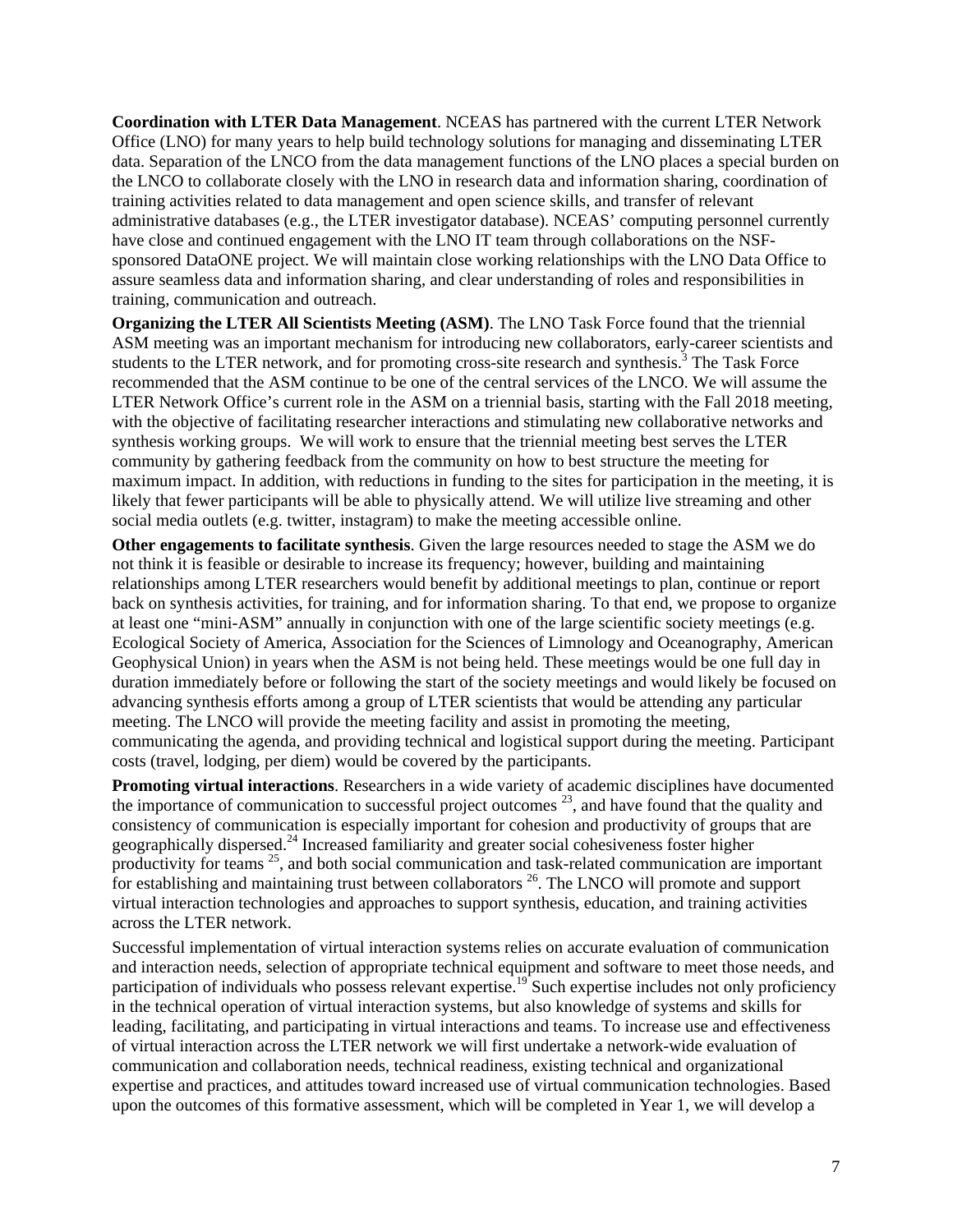plan for supporting virtual communication and collaboration both within the LTER network and with external collaborators and stakeholders. Possible virtual solutions include application of a range of technologies (e.g., telepresence, videoconferencing, project management software, collaborative brainstorming and decision-making tools, multimedia and social media) with distinct groups of users in a variety of contexts. Once implementation of appropriate virtual interaction systems has begun (Year 2), the LNCO will lead ongoing evaluation and user feedback from the community. This feedback will help us optimize the use of virtual collaboration technologies across the network, and coordinate documentation and communication of scientific, environmental, and diversity benefits associated with increased use of virtual interaction.

## *Building Education and Training Capacity across the LTER Community*

Education plays a key role in the LTER because of the need to train the next generation of environmental scientists, engage the general public about ecosystem services, and communicate with the public about the nature and value of scientific research. The Strategic Plan for Education in the LTER Network promotes a vision of an environmentally literate citizenry able to make informed choices about complex environmental issues.<sup>1</sup> Achieving this vision will require strategic initiatives to (1) develop leadership, organization, and cyber-infrastructure, (2) promote research and development around our goals of environmental science literacy and inclusion of diverse people and perspectives, and (3) develop programs for specific constituent groups: graduate and undergraduate students and professors K- 12 teachers and administrators, and diverse communities of active citizens.

Current LTER education and outreach efforts are summarized in Appendix A. Here we focus on activities that can be undertaken at the LNCO to support LTER education and outreach programs. These activities are organized into three main areas: 1) Training, 2) Information Sharing, and 3) Partnerships and Exchanges.

**Training**. One of the primary ways that the LNCO can help the LTER achieve its vision for Education is by building capacity across the LTER community in skills ranging from technical skills for open synthesis science, to digital media production to effective science communication. LNCO will build on NCEAS experience and success in these areas (www.nceas.ucsb.edu/training). LNCO training and workshops will be offered virtually, as well as in-person in conjunction with ASM and mini-ASM meetings, through opportunities that are coordinated with Synthesis Working Groups and Distributed Graduate Seminars, or at national meetings. Focal topics include:

- 1. Science Communication and Environmental Media training. The LNCO will offer high-impact short-term communication-training workshops as frequently as at least one per year. The subjects of communication workshops will range from strategies for communicating with media and policymakers to techniques for creating and editing multimedia communication materials and data visualizations for engaging a wide range of audiences. Digital media are playing an everincreasing role in education. Scientists and graduate students are finding new ways to 'storytell' using digital media, and short 'anchor videos' have become popular in the classroom as a way to introduce and engage student learners. LTER sites may be interested in using such techniques to produce 'Digital Field Trips' for students, visitors and others who may be interested in site activities. To build capacity within the LTER network to use communication and education tools and techniques, LNCO will provide short workshops at meetings as well as online communication and media training opportunities. Online training in environmental media will be modeled after the SciFund Challenge (www.scifundchallenge.org) online class, "Video Outreach for Scientists 101," which provides some content via website and interactive modules using Google+.
- 2. Collaboration skills. It is increasingly evident that group dynamics can be optimized through the acquisition of particular skills and sensitivities for which researchers typically receive little or no direct training. Based on recent insights into the "science of team science", the LNCO will provide training to all Working Group leaders in facilitation methods for both remote and face-to-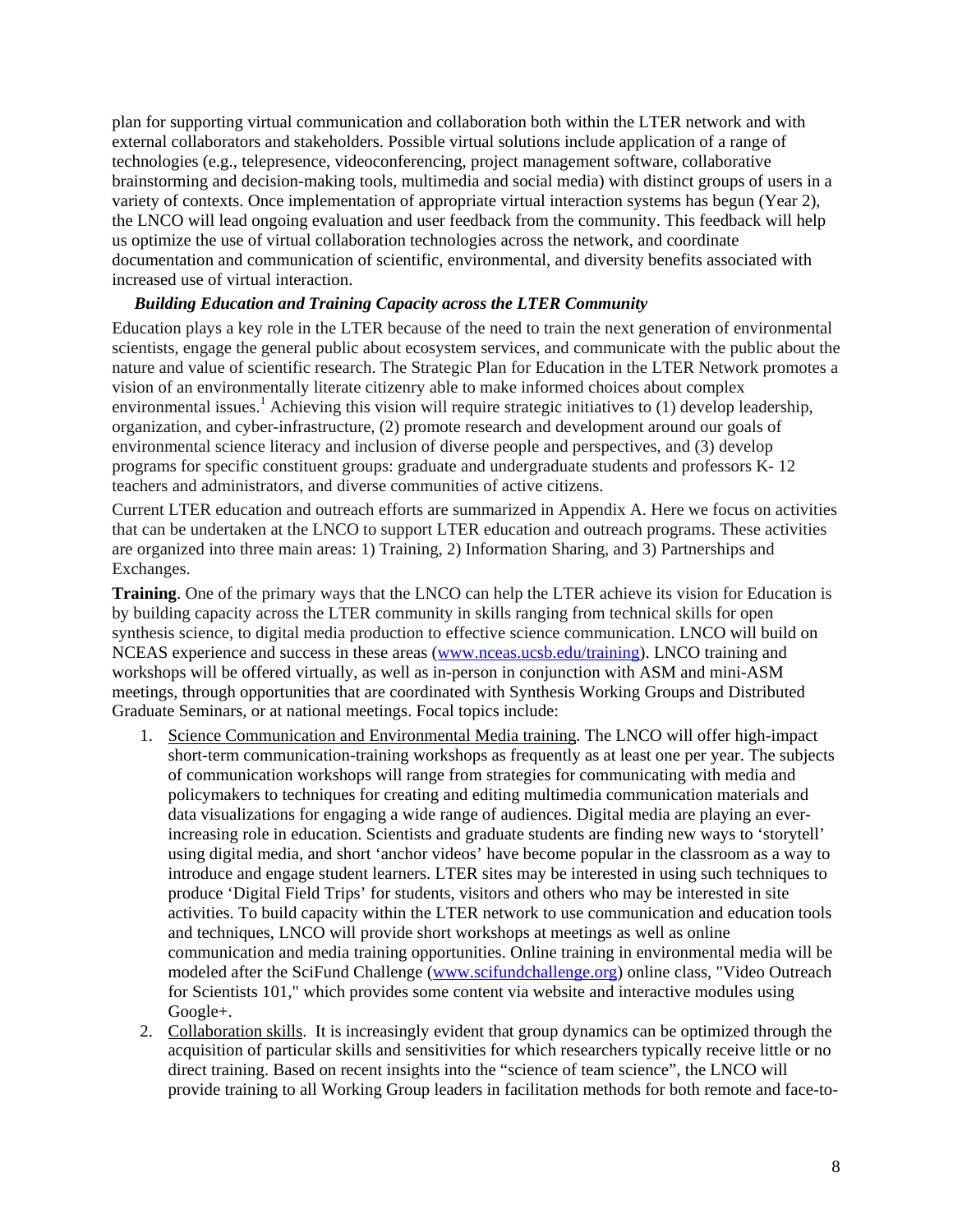face collaboration that offer more pleasant, productive, and equitable experiences for participants in our synthesis activities.

- 3. Environmental Media Training. Digital media is playing an ever-increasing role in education. Short videos (called 'anchor videos') have become popular in the classroom as a way to introduce and engage student learners. Scientists and graduate students are finding new ways to 'storytell' using digital media. For example, LTER sites may be interested in producing "Digital Field Trips" for students, visitors and others who may be interested in site activities. We will provide training to LTER students, staff and researchers in the production of short videos, podcasts and other digital forms.
- 4. Open Science for Synthesis (OSS). In 2013 and 2014 NCEAS offered training for early career scientists who wanted to learn new software and technology skills needed for open, collaborative, and reproducible synthesis research (https://www.nceas.ucsb.edu/OSS). These summer institutes were extremely successful and we are using the experience to develop scalable training modules and mini-courses. The LNCO will work with our OSS collaborators to provide online and onsite training opportunities for LTER early career scientists in topics such as data management, preservation, and sharing; data manipulation, integration, and exploration; scientific workflows and reproducible research; agile and sustainable software practices; and, data analysis and modeling.

**Education and Public Participation**. The LNCO will act as an information exchange hub to coordinate and share information on a variety of topics related to education including best practices, evaluation metrics, and tools for student tracking. The LNCO will provide direct support to the Education committee, facilitate coordination across the committee, and provide mechanisms to share information between the Education Committee and the broader LTER network. The LNCO will seek funding resources for education and outreach at individual sites and across the Network and assist with grant writing for cross-site education initiatives. Recent educational developments have provided new opportunities for the LTER to make significant contributions to formal and informal environmental science education at levels ranging from preschool to adult learners. Below we highlight two of these areas, and the role of the LNCO in strengthening the contributions of the LTER in these areas:

- Most states have now adopted the new Common Core State Standards (CCSS), a set of high-quality academic standards in mathematics and English language arts (ELA) (corestandards.org). In addition to the CCSS, most states have also adopted the Next Generation Science Standards (NGSS) as a complementary set of learning goals in the domain of science (nextgenscience.org).<sup>27</sup> Many teachers and school administrators are eager to find opportunities to engage their students in activities and experiences that are aligned with these new standards. The LNCO can greatly assist the LTER Education Committee in coordinating, aligning and disseminating educational resources and opportunities that are well-suited to these new standards. Additionally the LNCO may serve as a unifying entity for the ongoing teacher professional development programs across the LTER network, and integrate these efforts with the RET opportunities and exchanges.
- The incorporation of Public Participation in Scientific Research (PPSR)<sup>28</sup> has become widely recognized as an invaluable way to generate scientific knowledge, motivate public engagement with scientific research and advocacy, and provide education about scientific subject matter.<sup>29</sup> A common form of PPSR is the citizen science programs that seek to document and conserve biological diversity or to assess ecological responses to anthropogenic stressors<sup>29,30</sup> Achieving the full potential of citizen science requires collaboration among programs and professional scientists to bridge local data with-large scale research objectives. The LTER network is uniquely situated to provide a framework for the incorporation of citizen science programs to meet educational objectives, and to increase the scope of long-term and large-scale data collection. The LNCO can help to facilitate the coordination of citizen science efforts within, across and beyond the LTER network to address core large-scale research questions.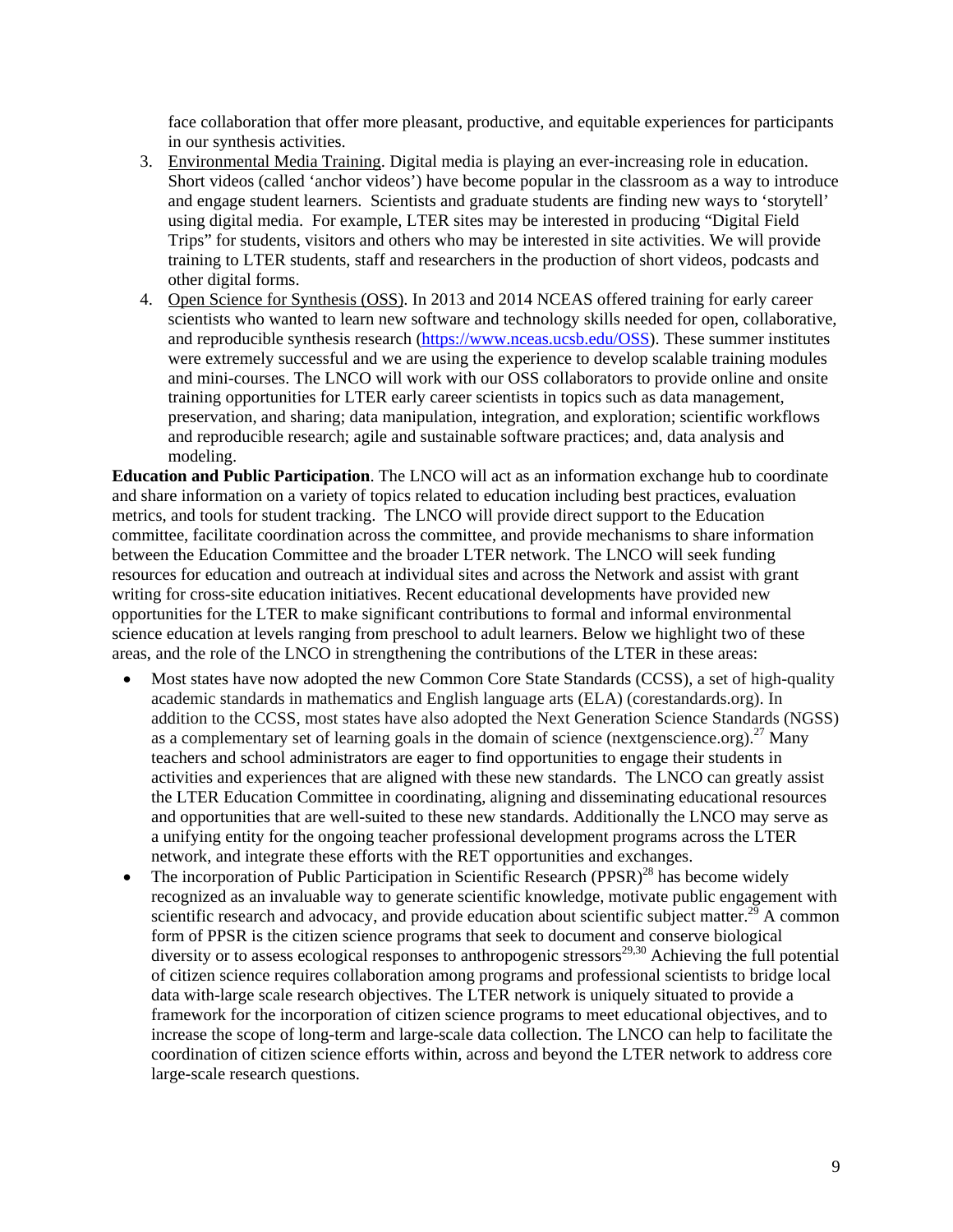The LNCO will support the continuing efforts of the LTER Education Committee to expand the LTER Education Digital Library (LEDL), a centrally located collection of reviewed and annotated digital educational resources that have been developed by LTER researchers, educators and partners. This growing collection includes demonstrations, static visualizations, animations and simulations, videos, podcasts, webinars, photographs, curriculum modules, data nuggets, long term data sets, citizen science protocols, experiments and educational posters. The library incorporates metadata that also allows the LTER collection to be harvested by other digital libraries to broaden the collective efforts of the LTER Educational program.

**Partnerships and Exchanges**. We will continue to seek partners to expand the scope and reach of the LTER Education efforts. The partnership with CLEAN Pathways Project (cleanet.org) for the review and distribution of LTER education resources is an excellent example of the strength of partnerships in expanding the reach of the LTER Education program. Graduate students and researchers at Niwot Ridge LTER are working with ScienceLIVE (sciencelive.org) to create cutting-edge curriculum based on the site's data on climate, hydrology and ecology. The lesson plans help teachers make use of real datasets and encourage students to interact with active research projects through live research updates and interactive web resources. This partnership streamlines researcher involvement in outreach and increases the reach and impact of outreach activities. We will explore this model, as well as others, to assess appropriateness and feasibility for the creation of educational resources at other LTER sites.

All of the LTER sites involve graduate and undergraduate students in their research programs, and some sites also support Research Experiences for Teachers (RET) teachers as well. Several LTER sites have developed highly successful exchange programs across sites for these students and teachers. In these exchanges teachers, for example, may spend one summer at a particular LTER site focused in a topic area, then move to another LTER site the following year to continue to explore the topic within a different ecosystem. The LNCO can contribute to the a high level of coordination and communication needed for these exchanges to be successful. On behalf of the LTER Network, the LNCO will maintain close communications with other major ecologically relevant information and resource discovery frameworks, such as the National Ecological Observatory Network, NEON (http://neoninc.org); and the Data Observation Network for Earth, DataONE (http://dataone.org). NCEAS currently has strong connections with both NEON and DataONE through its Informatics Research and Development Team, in particular its Director Matthew Jones. Our Communication and Education team similarly has ongoing connections with counterparts at NEON and DataONE. As new LTER Network-relevant institutions and services emerge, the LNCO will investigate and where appropriate, forge new connections and partnerships to enhance both inward and outward-facing capabilities for LTER researchers, and more generally, for the scientific community.

#### *Encouraging and Promoting Diversity*

Dramatic variation in the nature and scope of human-environment interactions arises from the diverse needs, perspectives, values and goals of people around the world. This diversity in human thought and action means that contributions from individuals of all cultural, ethnic, and economic backgrounds are critical to producing ecological understanding that can inform decisions about how to manage global human-environment interactions.

Despite educators' efforts to recruit and retain underrepresented students in the environmental sciences, survey results have indicated that ecology in particular has among the lowest proportions of underrepresented students and professionals of any science.<sup>31</sup> The LTER network is well positioned to employ key strategies for promoting diversity in ecology and the environmental sciences<sup>32-34,36, 37</sup> through programs that offer increased funding opportunities, provide more effective mentoring, and make hands-on research opportunities more accessible. The LNCO will help to streamline partnerships and ongoing collaboration between LTER Education committee leaders and ESA's SEEDS program, and emerging collaborations with the Society for Advancement of Chicanos and Native Americans in Science (SACNAS), various community college consortia, and the American Indian Science and Engineering Society (AISES), The LNCO will also provide networking opportunities that strengthen the connections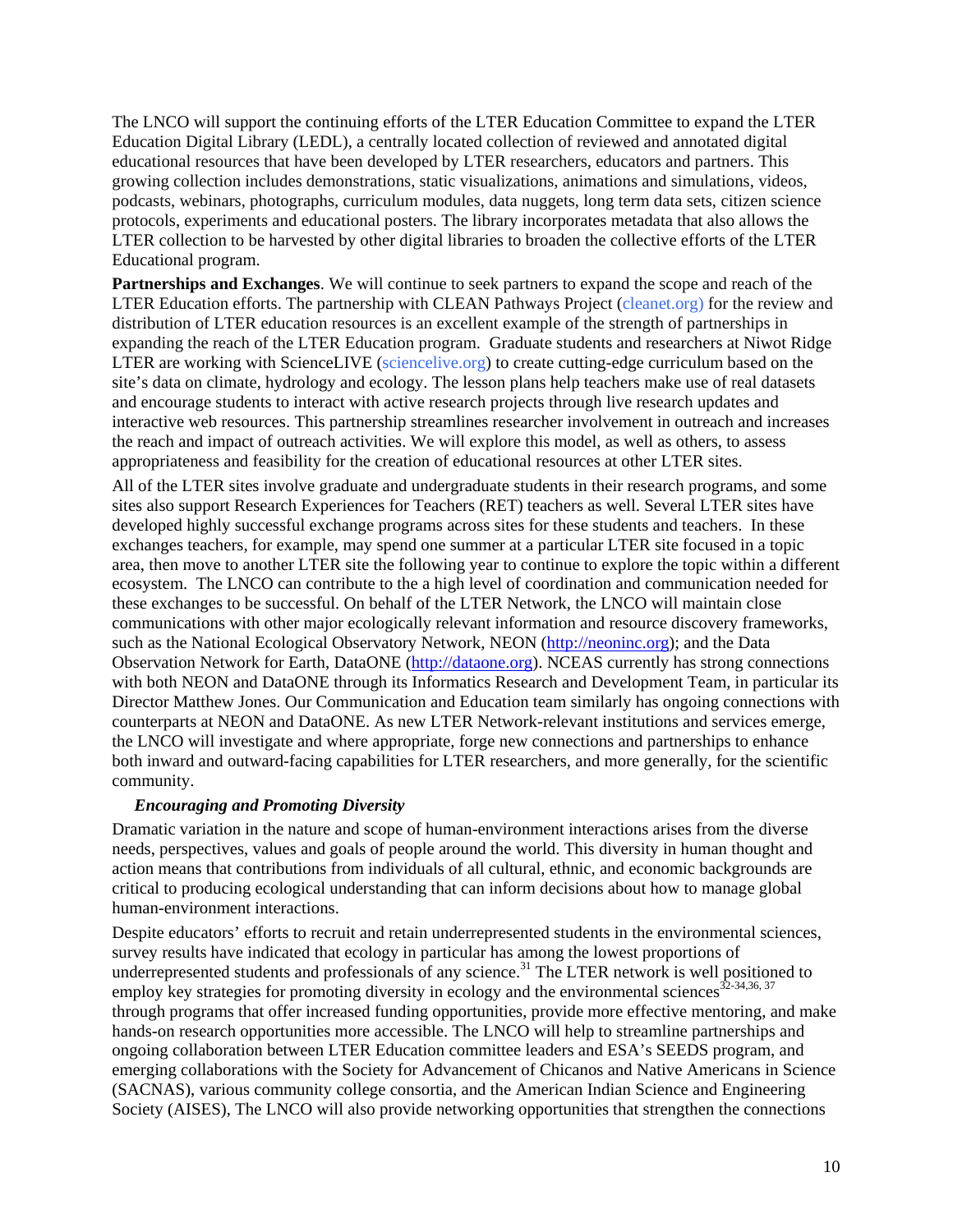among mentors and mentees through time, thereby fostering development of 'mentorship ladders' that provide critical academic support systems for students from groups traditionally underrepresented in the sciences.<sup>33</sup> The LNCO will assist LTER and I-LTER sites with coordination of research internships and student exchanges and recruitment of underrepresented populations to participate in these programs, which provide premiere opportunities for authentic hands-on research experiences.

Strategies to promote diversity will also be incorporated in the synthesis research activities coordinated by the LNCO. LNCO staff will broadly disseminate information about these opportunities and contact potential participants directly to encourage application. LNCO staff will seek to enhance the benefits of diverse participation by offering collaboration and facilitation training activities that include strategies to support equitable participation by all members in group discussions and decision-making processes. Formative and summative evaluation will provide information about whether the LNCO is achieving desired levels of participation by underrepresented groups, and the degree to which participants feel that their perspectives are heard in group processes and represented in final products produced by the group.

Communication and outreach programs and products will prioritize communication with diverse audiences. Care will be taken to ensure that identified stakeholder groups for public engagement with LTER network research encompass diverse and underrepresented groups. Furthermore, LNCO communication staff will maximize the diversity of the group of researchers, educators, students and other stakeholders featured in LNCO-developed communication and outreach materials such as Research Highlights, Perspectives, and environmental media products.

#### *Support of LTER Governance*

The LNCO will assume the current Network Office's role of supporting LTER Network Governance by facilitating meetings of the LTER Executive Board, Annual Science Council and Executive Committee meetings, as well as meetings of selected LTER Committees such as the LTER Site Information Managers and the Education and Outreach Committee. The Executive Board currently meets annually at NSF in conjunction with an LTER mini-symposium, for one day before the annual Science Council meeting, once every 3 years at the ASM, and via conference calls approximately monthly at other times.

At their current size and frequency LTER governance meetings consume a considerable fraction of the LNCO effort and annual budget. We will work with NSF Program Directors and LTER leadership to explore ways to reduce costs, maximize the cost-effectiveness of LTER leadership meetings, and make maximal appropriate use of virtual meetings.

#### *Formative and Summative Evaluation of the LNCO*

Given the LNCO's mission and objectives, evaluation will be "utilization-focused." $34,35$  By this we mean evaluation with specific primary users of the evaluation in mind. We consider this group to be first and foremost LNCO personnel, NSF program officers, and LTER leadership (Executive Board and Science Council). Essentially, these constituents need to know whether LNCO activities are having the effects that LNCO designed them to have, are meeting NSF needs and expectations, and are serving the needs of the LTER community. LNCO leadership and activity coordinators will work together to prioritize evaluation efforts among our goals for Communication and Outreach, Scientific Synthesis, Education and Training, and Supporting Network Governance, with an eye to generating evaluation results that can be used to improve programs. We will seek to unify LNCO evaluation efforts to make collection of the necessary data as efficient and unobtrusive for LTER participants as possible.

We will develop an explicit evaluation policy initially modeled after that of the National Institute for Mathematical and Biological Synthesis (NIMBioS), which includes policy for both formative and summative evaluations, describes the types of information being gathered, assures adherence to evaluation standards such as those promulgated by the American Evaluation Standards, and complies with university policies regarding human subjects, survey design and privacy (www.nimbios.org/governance/NIMBioSEvaluationPolicy.pdf ).

Formative evaluation will proceed during the granting period to collect and analyze data from participants related to satisfaction, knowledge gain, and research network development, as well as suggestions for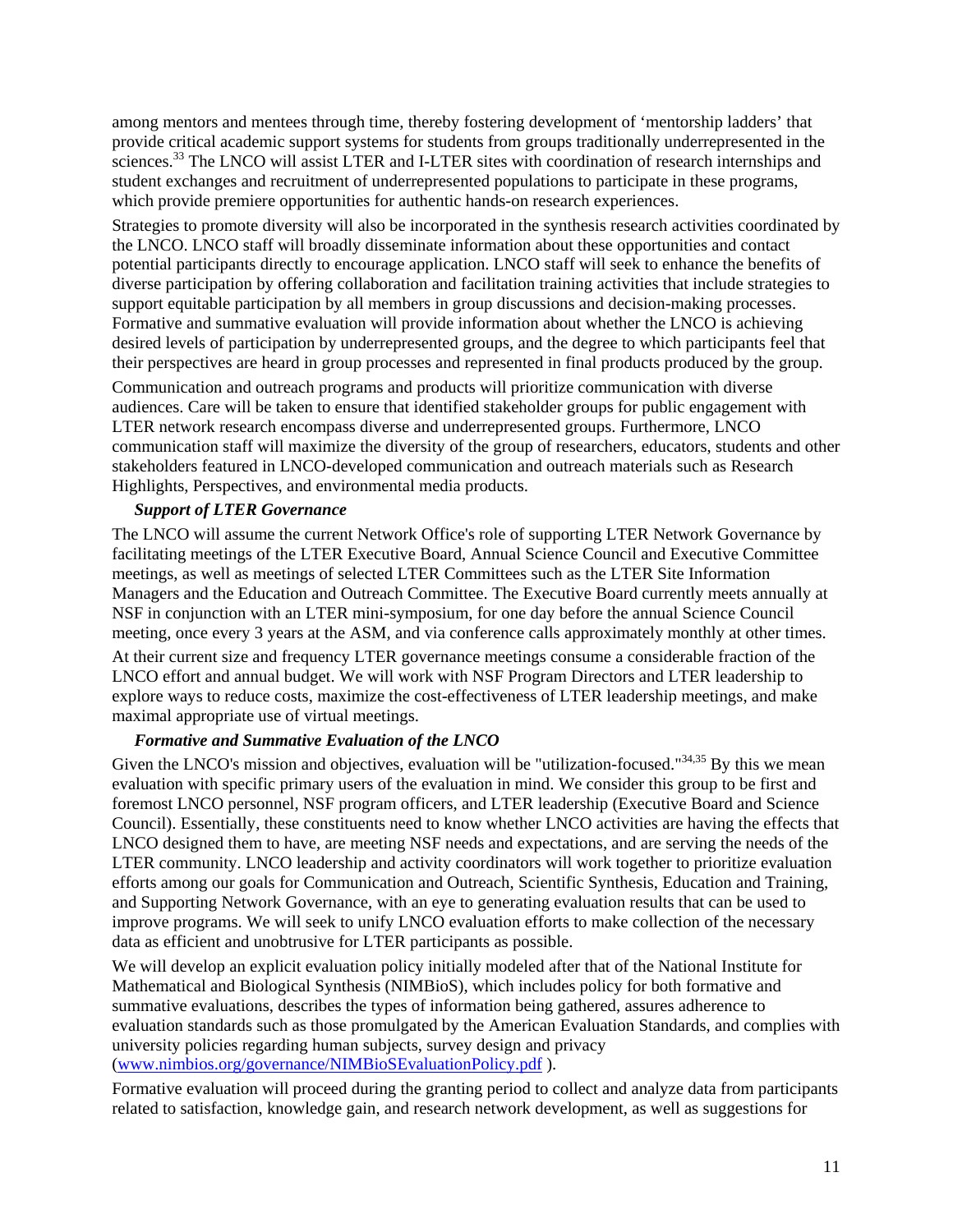improvement. In particular, we will focus on needs and capacity for virtual collaboration, effectiveness of training in open synthesis science, and efficacy of communication and outreach. Education and training effectiveness will be evaluated through a combination of online surveys and interviews. To evaluate communication and outreach efforts, we will use stakeholder surveys, interviews, bibliometric and network analyses. Website analytics<sup>36</sup> will be used to examine how web resources (e.g., research highlights, researcher and resource databases, multimedia communication products) are being used, who is using them, and how visitors arrive at and navigate through the site.

Summative evaluation will include many of the same elements included in formative evaluation, as well as information on performance indicators such as the number and type of synthesis activities, number and diversity of researchers and students involved in synthesis efforts, activity costs, research products and outcomes, new proposals developed and funds procured to support LTER synthesis research. We will explore the use of alternative metrics, particularly for evaluating broader research impacts, using tools such as ImpactStory (www.altmetrics.org).

The LNCO will track basic indicators related to the environmental impact of our programs (e.g., greenhouse gas emissions), and will use this information to establish targets for reducing impact.

## *Broader Impacts of the Proposed Work*

Taken as a whole, the LNCO will support the LTER community through a framework of scientific synthesis that facilitates more collaborative, integrative, transdisciplinary research, and though communication, education and training efforts that strengthen both internal and external relationships to expand awareness and impact of the LTER Network by funding agencies, educators, policy and decision makers. Training efforts will positively impact under-represented groups in ecology and environmental science by coordinating efforts and opportunities across the LTER Network.

#### **LNCO Management Plan**

### *Organizational structure*

NCEAS already has much of the expertise and cyberinfrastructure in place to operate the LNCO. The center is currently funded through extramural contract and grants, the State of California, and UCSB. We are a stand-alone research unit under UCSB's Office of Research with authority to administer contracts and grants. Figure 3 shows the current NCEAS Organization Structure with the proposed inclusion of the LNCO.

Figure 3 is useful for displaying lines of authority, but in practice NCEAS is a small, horizontally integrated operation in which teams organize around specific functions. For example, working group support involves teamwork by staff in accounting, travel coordination, computing, and communication. We envision that the LNCO will be integrated into this team-based environment as opposed to operating as a stand-alone unit. For example, LNCO Communications will be led by a new Communications and Outreach Coordinator supported by 3-4 graduate interns from the Bren School's SECM Program, with further assistance from existing NCEAS communication and web programming staff.

## *Personnel*

LNCO PI Davis will have primary authority and responsibility for the LNCO's successful operation and will liaise with LTER leadership and NSF to ensure that LTER needs from the LNCO are prioritized and met. Davis served as founding NCEAS Deputy Director from 1995 to 1998 and has directed NCEAS since 2011. Davis is experienced in long term ecological research, co-leading a 15-year, large scale field oak recruitment experiment<sup>37</sup>, serving for a decade as faculty manager of the UC Sedgwick Reserve, and conducting research at several other field research stations including the Konza Prairie LTER<sup>38,39</sup> and, as part of an ongoing Macrosystems Biology Project, at San Joaquin Experimental Range (a NEON core site). $40$ 

NCEAS communications and outreach activities are currently directed by NCEAS Director of Programs LeeAnne French with support from Software Designer Lauren Walker, Analyst Debbie Donahue, and 3-4 part-time graduate interns from the Bren School of Environmental Science and Management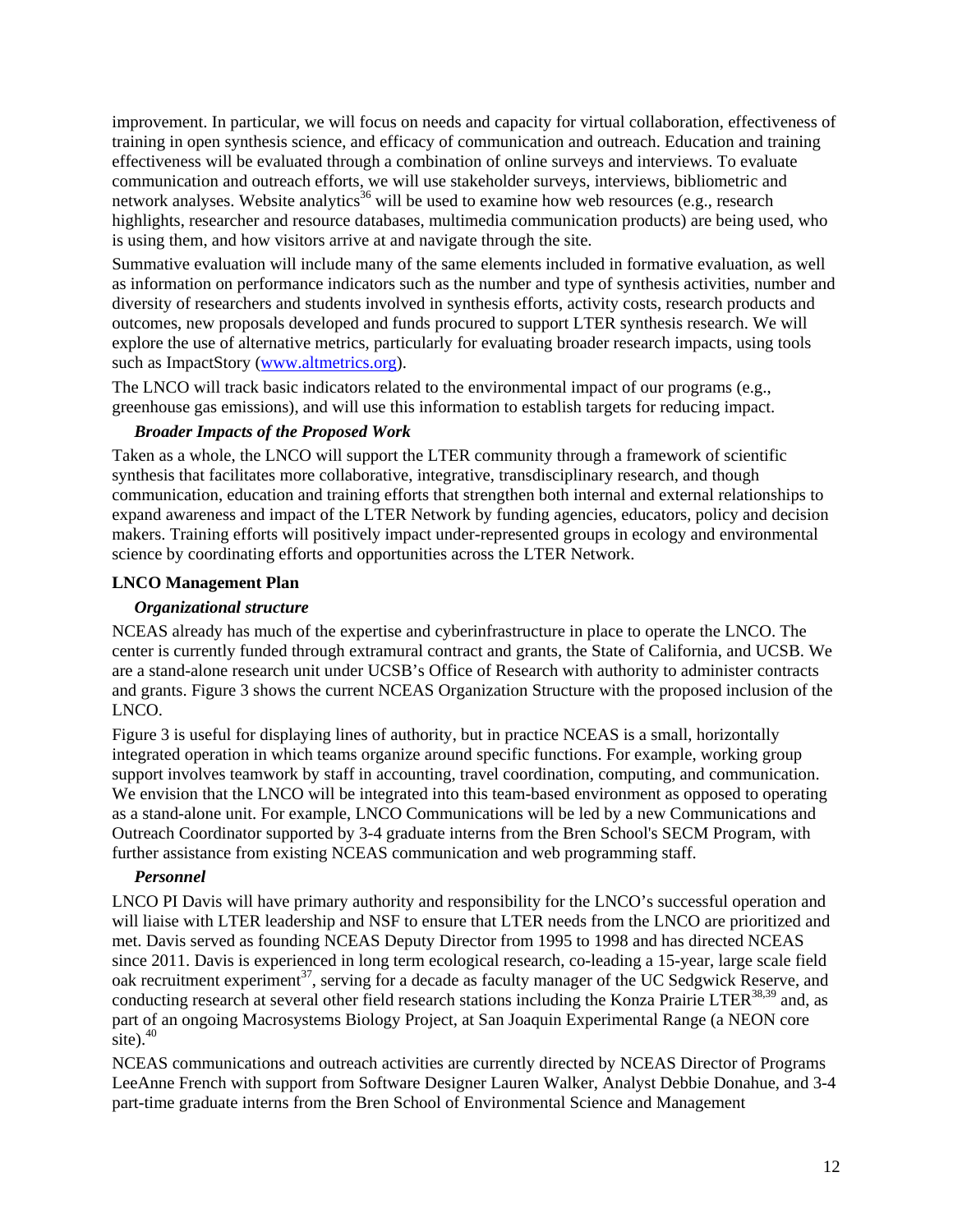(www.bren.ucsb.edu). This team designs and populates the NCEAS website (www.nceas.ucsb.edu), issues regular communications to the NCEAS subscriber list, prepares annual reports, and designs and produces collateral materials. The team also partners with TNC and WCS to maintain the Science for Nature and People (SNAP) website (www.snap.is) and various SNAP communications. To operate the LNCO, we will add a full-time, dedicated LTER Communications and Outreach Coordinator (to be named) and 3-4 additional communications interns, with support provided as needed by our current communications and outreach personnel. The Communications and Outreach Coordinator will be a communications professional who will have or develop close familiarity with the LTER network, serve as the point of contact for LTER scientists and key stakeholders, supervise communications and outreach staff and interns, and work with NCEAS leadership to ensure that all communication and outreach functions of the LNCO are operating efficiently and effectively.

Co-PI Carol Blanchette will lead LNCO Education and Training activities. Dr. Blanchette has extensive experience in long-term ecological research in marine and freshwater ecosystems. As co-director of education at the UCSB Marine Science Institute, she leads the development of science communication and education programs at OCTOS. As the SBC-LTER co-leader of the cross-LTER Math Science Partnership "Pathways to Environmental Literacy" project, she has been deeply involved in LTER network education and outreach. She will be responsible for coordinating LTER education and training, leading teacher-training activities, and contributing to communication and outreach materials.

Co-PI Jennifer Caselle will work with LTER leadership to coordinate LNCO synthesis research activities and to evaluate those activities. Dr. Caselle is a research biologist at UCSB and PI of the Partnership for Interdisciplinary Studies of Coastal Oceans (PISCO), with extensive experience in long term ecological research and participation in NCEAS working groups.

Co-PI and NCEAS Associate Stacy Rebich-Hespanha will oversee development of LNCO evaluation programs, and will take a leading role in design and evaluation of network development, virtual collaboration, and stakeholder engagement activities. Dr. Rebich-Hespanha's research interests include design, analysis and visualization of environmental information, tools and approaches for virtual collaboration, research policy and culture, and the science of environmental communication.

Co-PI Mark Schildhauer, NCEAS Director of Computing at NCEAS, will be responsible for coordinating with the LTER Network Office and overseeing computing support of LNCO activities. An expert in environmental informatics, Dr. Schildhauer has worked extensively with LTER scientists and the LTER Network office for two decades and is engaged in a number of national and international efforts to improve environmental data accessibility and interpretability.

Senior Personnel Matt Jones, NCEAS Director of Informatics Research and Development, will oversee development and use of informatics tools to support LNCO website search capabilities, synthesis efforts, and training in open science for synthesis.

Consultant and NCEAS Associate Jai Ranganathan is a conservation biologist whose work is increasingly focused on the use of social media and online venues for science communication, public engagement in science, and communication training. The co-founder of SciFund Challenge (http://scifundchallenge.org) and #Scifund University (http://scifundchallenge.org/scifund-university/university-curriculum/), Dr. Ranganathan will work with LNCO staff to develop and evaluate communication and outreach strategies, online training courses and website functionality.

NCEAS staff includes experienced professionals in office management and business services, contracts and grants administration, meeting and travel planning, communications and outreach, scientific computing, and environmental informatics (Figure 3). These existing NCEAS staff members will assume the administrative tasks of the LNCO. We will ensure that NCEAS' experienced core staff transfer other work responsibilities as needed to provide excellent support of the LNCO, and will use non-LNCO funds to add new staff as needed to meet other NCEAS programmatic demands.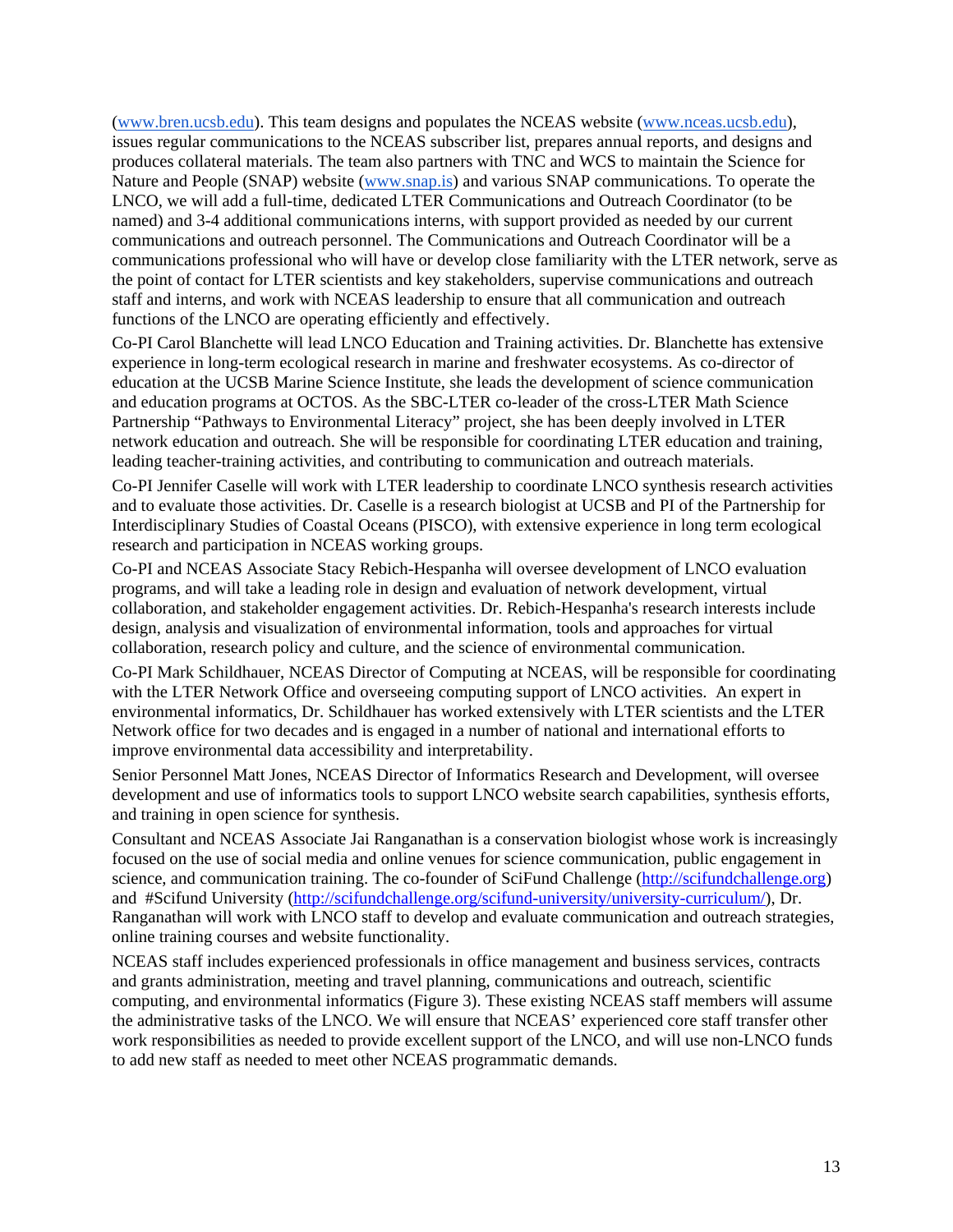#### **Facilities, Equipment, and Other Resources**

#### *Computational resources and network*

High performance computing is available on a 48-node, 32-node, and several 16-node clusters, for demanding modeling, statistical, visualization, and data management projects. Access to a 1024-node system on the UCSB campus is also available. Systems are all running 64-bit OSes loaded with state-ofthe-art scientific software, and access to storage arrays with aggregate holding capacity in the lowhundreds of terabytes. Connectivity with Internet2 is available through a dedicated 100Mbps link. NCEAS has a number of desktop systems and laptops installed with custom scientific software and internet connectivity available for researchers to use during their visit. Meeting preparation and archival support are available through several web-based collaboration solutions, including code-versioning repositories (subversion; git), issue-tracking software (redmine and bugzilla), Wikis (various) and content-management systems (Plone, Drupal).

#### *Conferencing space and breakout offices*

NCEAS houses a state-of-the-art scientific research and conferencing facility, that includes ample meeting space for one-two meetings of 25 persons and an array of collaboration devices, including numerous high-resolution data projectors, smart-boards, and large LED panels. Participants have access to advanced scientific programming expertise in the use of NCEAS' systems, as well as dedicated desktop support personnel. NCEAS provides the facilities, equipment, and staff support to promote the analysis and synthesis of ecological and environmental information. NCEAS is located in the heart of downtown Santa Barbara, with a congenial climate year-round and highly convenient access to a number of amenities relative to dining and off-hours outdoor recreation and cultural entertainment.

## **Results from Prior NSF Support**

**PI Davis**. NSF #DBI-0553768, National Center for Ecological Analysis and Synthesis, 2006-2013, \$18,402,599, Frank Davis and Stephanie Hampton (PIs).

NSF supported NCEAS from 1995 until 2013, the final two years on a no-cost extension basis, during which time Davis served as PI. Since 1995, NCEAS has engaged more than 6000 scientists and experts from 57 countries in Working Group collaborations, supported more than 525 Projects proposed by the science community, and published more than 2,300 peer-reviewed scientific articles. Between 2010 and 2013 NSF-supported activities at NCEAS included 85 projects (working groups, distributed graduate seminars, postdoctoral fellowships, and sabbatical fellows). To date, those projects have produced 4 books, 3 book chapters, 628 journal articles, and 54 public datasets. A complete listing of NCEAS publications is available at the NCEAS website, https://www.nceas.ucsb.edu/products.

**Co-PI Schildhauer**. NSF #OCI- 0830944, DataONE , \$19,999,742, 2009-2014, W. Michener, S. Hampton, M. Schildhauer, T. Vision, A. Cook, M. Jones, C. Vieglais, et al., co-PIs. Schildhauer led the Data Integration and Semantics working group, which is extending concepts from the KNB to span software repository platforms and provides for system interoperability across data repositories, virtually centralized data discovery, machine-accessible data and metadata across repositories, and a suite of investigator soft-ware tools that cover the full data lifecycle (e.g., DMPTool, DataUp, Morpho, and the DataONE R client).<sup>41</sup>

**Co-PI Carol Blanchette**. #1220359, Ocean Acidification – Collaborative Research: OMEGAS II - Linking ecological and organismal responses to the ocean acidification seascape in the California Current System, \$320,491, 10/1/12-9/30/15, G. Hofmann (PI), L. Washburn and C. Blanchette (Co-PIs). This project expands and strengthens the existing oceanographic network to increase our understanding of the coastal ocean acidification regime, providing the environmental context for ecological and physiological research. Results to date indicate that global change variables could have additive effects that exceed thresholds for optimized physiological performance in keystone marine species such as purple sea urchins (*Strongylocentrotus purpuratus*).42,43,44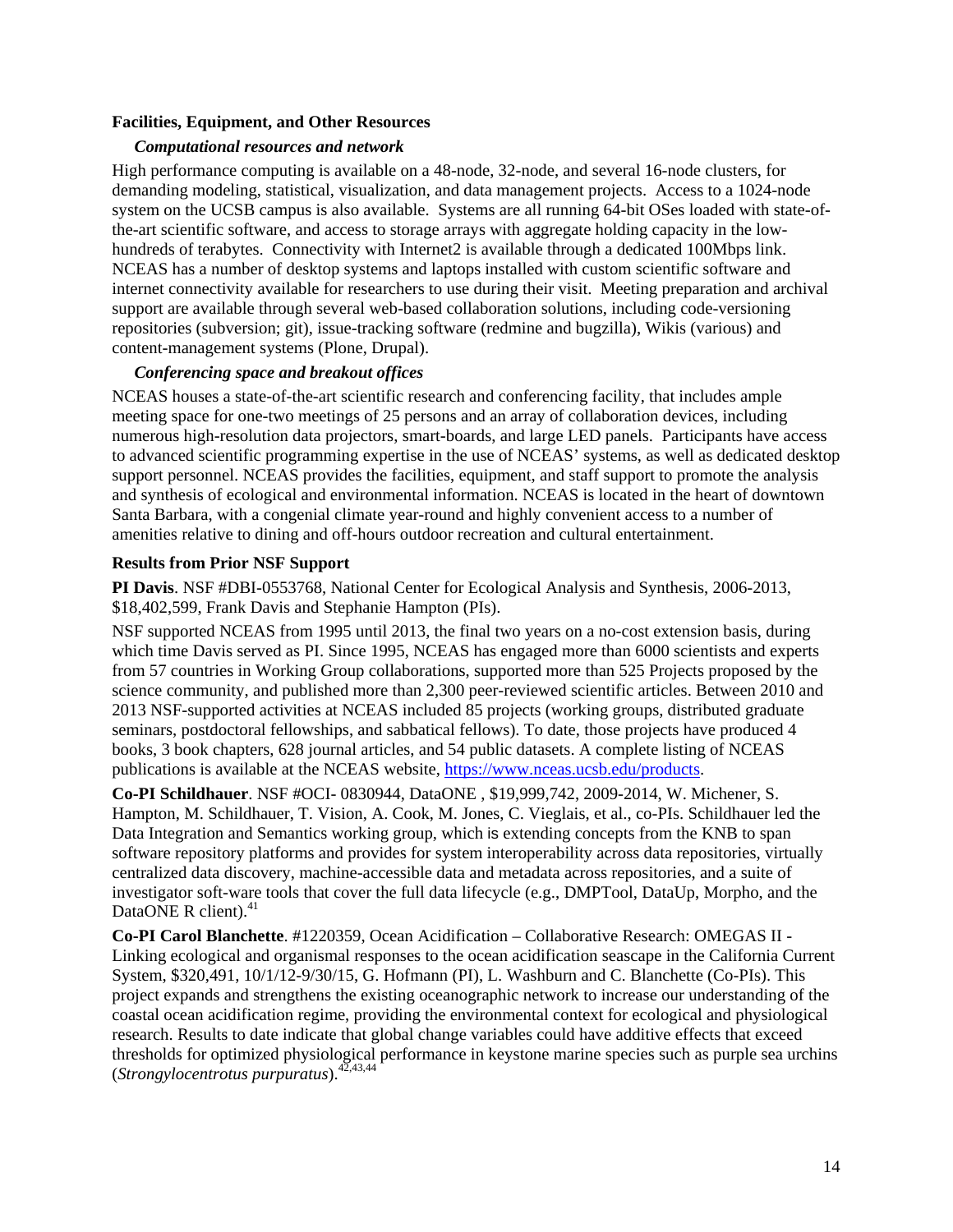

*Figure 3. Proposed organizational structure for co-locating LNCO with NCEAS. Numbers in parentheses indicate fraction of individual's time supported by LNCO funds*.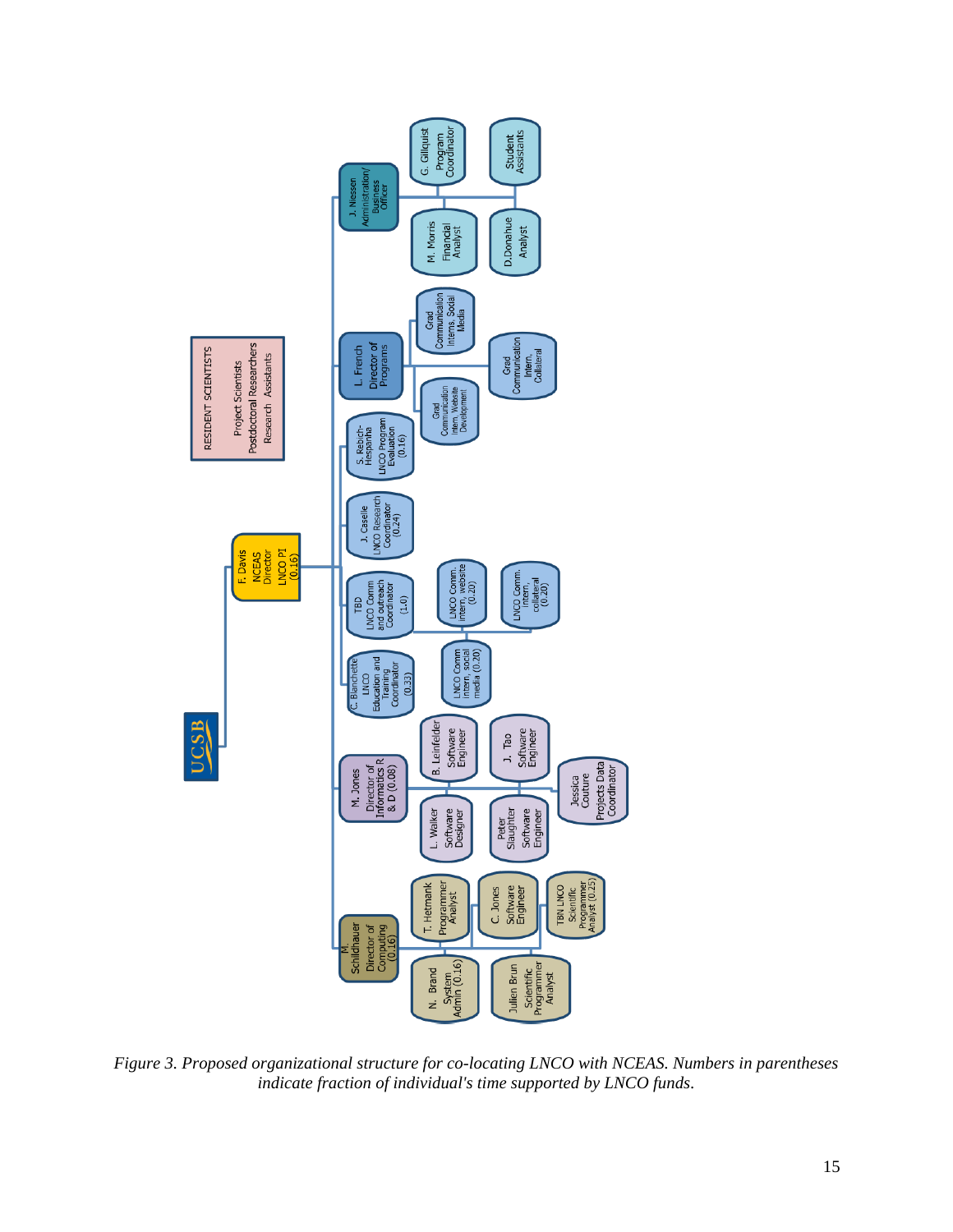#### **Literature Cited**

- 1. LTER Network. *Long Term Ecological Research Network (LTER): Research and Education Strategic Implementation Plan*. (University of New Mexico, LTER Network Office, 2011). at <http://intranet2.lternet.edu/documents/lter-strategic-and-implementation-plan>
- 2. Hackett, E. J., Parker, J. N., Conz, D., Rhoten, D. & Parker, A. in *Sci. Collab. Internet* (eds. Olson, G. M., Zimmerman, A. & Bos, N.) 277–296 (MIT Press, 2008).
- 3. McKnight, D. Report of the Task Force to evaluate approaches for implementing the network level activities of the Long-Term Ecological Research Network. (2015).
- 4. Nisbet, M. C. & Scheufele, D. A. What's next for science communication? Promising directions and lingering distractions. *Am. J. Bot.* **96,** 1767–1778 (2009).
- 5. Wynne, B. Public Engagement as a Means of Restoring Public Trust in Science Hitting the Notes, but Missing the Music? *Public Health Genomics* **9,** 211–220 (2006).
- 6. LTER Ad Hoc Communication Conmmittee. *LTER Strategic Communication Plan: Bridging to Broader Audiences*. (LTER Network Office, 2010).
- 7. Knapp, A. K., Smith, M. D., Hobbie, S. E., Collins, S. L., Fahey, T. J., Hansen, G. J. A., Landis, D. A., La Pierre, K. J., Melillo, J. M., Seastedt, T. R., Shaver, G. R. & Webster, J. R. Past, Present, and Future Roles of Long-Term Experiments in the LTER Network. *BioScience* **62,** 377–389 (2012).
- 8. Groffman, P. M., Stylinski, C., Nisbet, M. C., Duarte, C. M., Jordan, R., Burgin, A., Previtali, M. A. & Coloso, J. Restarting the conversation: challenges at the interface between ecology and society. *Front. Ecol. Environ.* **8,** 284–291 (2010).
- 9. Krug, S. *Don't make me think!: a common sense approach to Web usability*. (Pearson Education India, 2000).
- 10. Carpenter, S. R., Armbrust, E. V., Arzberger, P. W., Chapin, F. S., Elser, J. J., Hackett, E. J., Ives, A. R., Kareiva, P. M., Leibold, M. A., Lundberg, P., Mangel, M., Merchant, N., Murdoch, W. W., Palmer, M. A., Peters, D. P. C., Pickett, S. T. A., Smith, K. K., Wall, D. H. & Zimmerman, A. S. Accelerate Synthesis in Ecology and Environmental Sciences. *Bioscience* **59,** 699–701 (2009).
- 11. Pickett, S. T. A. The culture of synthesis: habits of mind in novel ecological integration. *Oikos* **87,** 479–487 (1999).
- 12. Waide, R. B., Willig, M. R., Steiner, C. F., Mittelbach, G., Gough, L., Dodson, S. I., Juday, G. P. & Parmenter, R. The Relationship between Productivity and Species Richness. *Annu. Rev. Ecol. Syst.* **30,** 257–300 (1999).
- 13. Mittelbach, G. G., Steiner, C. F., Scheiner, S. M., Gross, K. L., Reynolds, H. L., Waide, R. B., Willig, M. R., Dodson, S. I. & Gough, L. WHAT IS THE OBSERVED RELATIONSHIP BETWEEN SPECIES RICHNESS AND PRODUCTIVITY? *Ecology* **82,** 2381–2396 (2001).
- 14. Cavender-Bares, J., Kozak, K. H., Fine, P. V. A. & Kembel, S. W. The merging of community ecology and phylogenetic biology. *Ecol. Lett.* **12,** 693–715 (2009).
- 15. Moore, J. C., Berlow, E. L., Coleman, D. C., Ruiter, P. C., Dong, Q., Hastings, A., Johnson, N. C., McCann, K. S., Melville, K., Morin, P. J., Nadelhoffer, K., Rosemond, A. D., Post, D. M., Sabo, J. L., Scow, K. M., Vanni, M. J. & Wall, D. H. Detritus, trophic dynamics and biodiversity: Detritus, trophic dynamics and biodiversity. *Ecol. Lett.* **7,** 584–600 (2004).
- 16. Farber, S., Costanza, R., Childers, D. L., Erickson, J., Gross, K., Grove, M., Hopkinson, C. S., Kahn, J., Pincetl, S., Troy, A., Warren, P. & Wilson, M. Linking Ecology and Economics for Ecosystem Management. *BioScience* **56,** 121–133 (2006).
- 17. Cheruvelil, K. S., Soranno, P. A., Weathers, K. C., Hanson, P. C., Goring, S. J., Filstrup, C. T. & Read, E. K. Creating and maintaining high-performing collaborative research teams: the importance of diversity and interpersonal skills. *Front. Ecol. Environ.* **12,** 31–38 (2014).
- 18. Parker, J. N. & Hackett, E. J. Hot Spots and Hot Moments in Scientific Collaborations and Social Movements. *Am. Sociol. Rev.* **77,** 21–44 (2012).
- 19. National Research Council. *Enhancing the Effectiveness of Team Science*. (National Academies Press, 2015).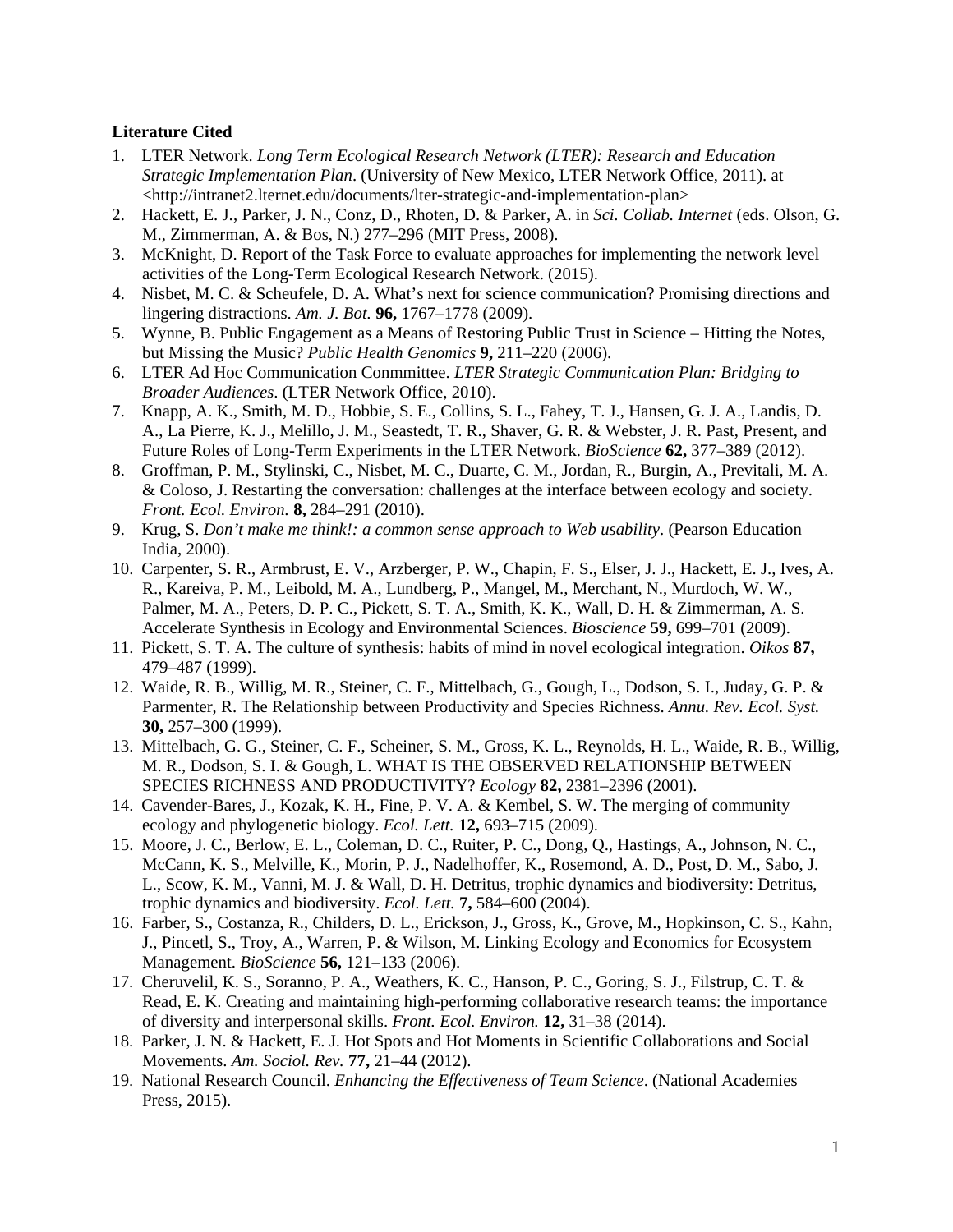- 20. Hampton, S. E. & Parker, J. N. Collaboration and Productivity in Scientific Synthesis. *Bioscience* **61,** 900–910 (2011).
- 21. Wagner, H. H., Murphy, M. A., Holderegger, R. & Waits, L. Developing an Interdisciplinary, Distributed Graduate Course for Twenty-First Century Scientists. *Bioscience* **62,** 182–188 (2012).
- 22. Reichman, O. J., Jones, M. B. & Schildhauer, M. P. Challenges and Opportunities of Open Data in Ecology. *Science* **331,** 703–705 (2011).
- 23. Stokols, D., Misra, S., Moser, R. P., Hall, K. L. & Taylor, B. K. The Ecology of Team Science: Understanding Contextual Influences on Transdisciplinary Collaboration. *Am. J. Prev. Med.* **35,** S96– S115 (2008).
- 24. Olson, G. & Olson, J. Distance Matters. *Hum.-Comput. Interact.* **15,** 139–178 (2000).
- 25. Kerr, N. L. & Tindale, R. S. Group Performance and Decision Making. *Annu. Rev. Psychol.* **55,** 623– 655 (2004).
- 26. Jarvenpaa, S. L. & Leidner, D. E. Communication and Trust in Global Virtual Teams. *J. Comput.- Mediat. Commun.* **3,** 0–0 (2006).
- 27. Stage, E. K., Asturias, H., Cheuk, T., Daro, P. A. & Hampton, S. B. Opportunities and Challenges in Next Generation Standards. *Science* **340,** 276–277 (2013).
- 28. Bonney, R., Cooper, C. B., Dickinson, J., Kelling, S., Phillips, T., Rosenberg, K. V. & Shirk, J. Citizen Science: A Developing Tool for Expanding Science Knowledge and Scientific Literacy. *BioScience* **59,** 977–984 (2009).
- 29. Loss, S. R., Loss, S. S., Will, T. & Marra, P. P. Linking place-based citizen science with large-scale conservation research: A case study of bird-building collisions and the role of professional scientists. *Biol. Conserv.* **184,** 439–445 (2015).
- 30. Dickinson, J. L., Zuckerberg, B. & Bonter, D. N. Citizen Science as an Ecological Research Tool: Challenges and Benefits. *Annu. Rev. Ecol. Evol. Syst.* **41,** 149–172 (2010).
- 31. Lawrence, D.M., Holland, M. & Morrin, D. Profiles of ecologists: results of a survey of the membership of the Ecological Society of America. Part I. A snapshot of survey respondents. *Bull. Ecol. Soc. Am.* 21–35 (1993).
- 32. Organization for Tropical Studies. *Advisory Committee for Academic Diversity Manual of Best Practices for Recruiting and Retaining Underrepresented Groups in Ecology and the Environmental Sciences*. (2007).
- 33. Hunt, D. M. & Michael, C. Mentorship: A Career Training and Development Tool. *Acad. Manage. Rev.* **8,** 475–485 (1983).
- 34. Patton, M. Q. *Essentials of utilization-focused evaluation*. (SAGE, 2012).
- 35. Campbell, C. A., Lefroy, E. C., Caddy-Retalic, S., Bax, N., Doherty, P. J., Douglas, M. M., Johnson, D., Possingham, H. P., Specht, A., Tarte, D. & West, J. Designing environmental research for impact. *Sci. Total Environ.* (2015). doi:10.1016/j.scitotenv.2014.11.089
- 36. Chiou, W.-C., Lin, C.-C. & Perng, C. A strategic framework for website evaluation based on a review of the literature from 1995–2006. *Inf. Manage.* **47,** 282–290 (2010).
- 37. Davis, F. W., Tyler, C. M. & Mahall, B. E. Consumer control of oak demography in a Mediterraneanclimate savanna. *Ecosphere* **2,** art108 (2011).
- 38. Davis, F. W., Schimel, D. S., Friedl, M. A., Michaelsen, J. C., Kittel, T. G. F., Dubayah, R. & Dozier, J. Covariance of biophysical data with digital topographic and land use maps over the FIFE site. *J. Geophys. Res.-Atmospheres* **97,** 19009–19021 (1992).
- 39. Michaelsen, J., Schimel, D. S., Friedl, M. A., Davis, F. W. & Dubayah, R. C. Regression Tree Analysis of Satellite and Terrain Data to Guide Vegetation Sampling and Surveys. *J. Veg. Sci.* **5,** 673–686 (1994).
- 40. Dingman, J. R., Sweet, L. C., McCullough, I., Davis, F. W., Flint, A., Franklin, J. & Flint, L. E. Cross-scale modeling of surface temperature and tree seedling establishment in mountain landscapes. *Ecol. Process.* **2,** 1–15 (2013).
- 41. Michener, W. K. & Jones, M. B. Ecoinformatics: supporting ecology as a data-intensive science. *Trends Ecol. Evol.* **27,** 85–93 (2012).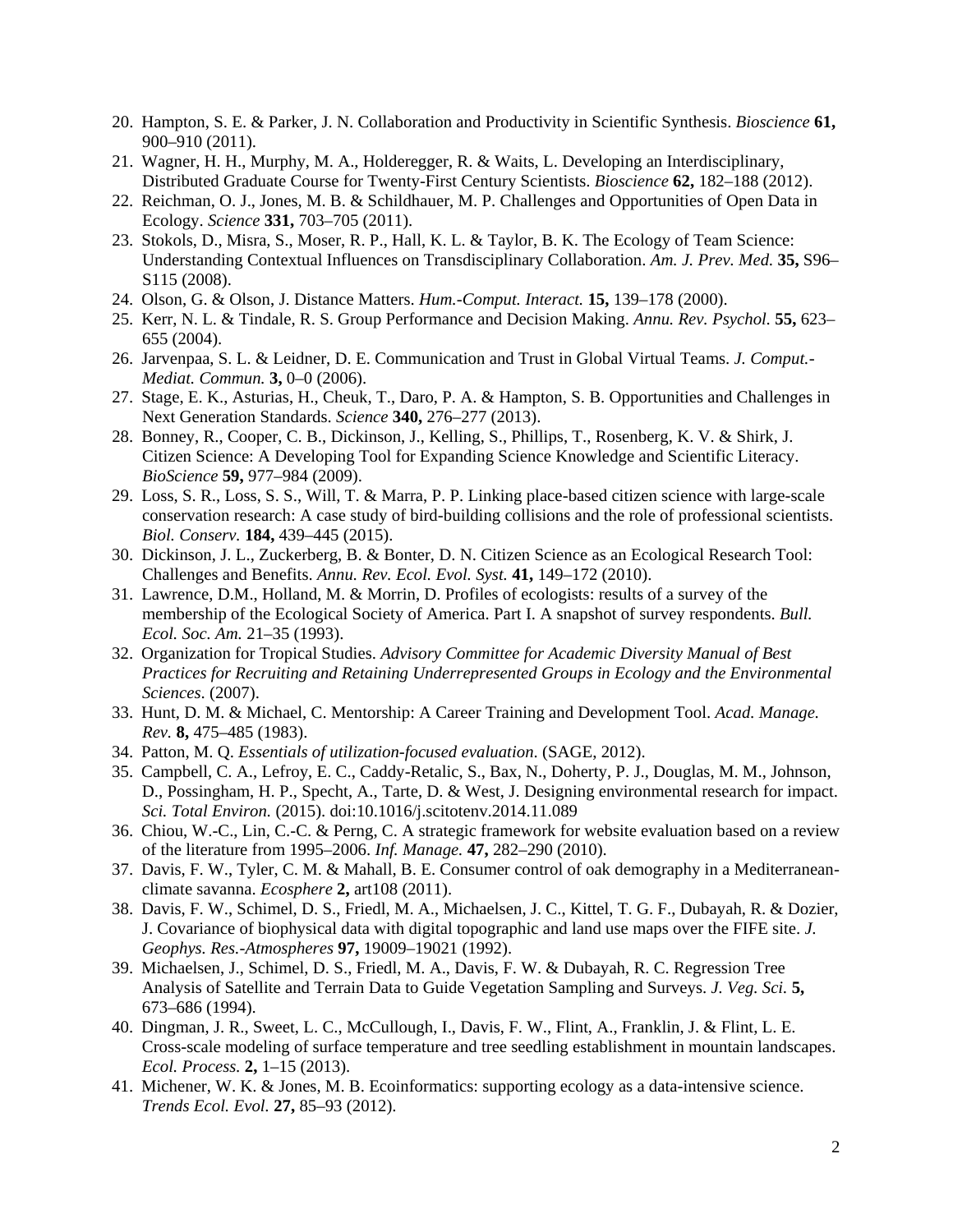- 42. Hofmann, G., Blanchette, C., Rivest, E. & Kapsenberg, L. Taking the Pulse of Marine Ecosystems: The Importance of Coupling Long-Term Physical and Biological Observations in the Context of Global Change Biology. *Oceanography* **26,** 140–148 (2013).
- 43. Padilla-Gamino, J. L., Kelly, M. W., Evans, T. G. & Hofmann, G. E. Temperature and CO2 additively regulate physiology, morphology and genomic responses of larval sea urchins, Strongylocentrotus purpuratus. *Proc. R. Soc. B Biol. Sci.* **280,** 20130155–20130155 (2013).
- 44. Kelly, M. W., Padilla-Gamiño, J. L. & Hofmann, G. E. Natural variation and the capacity to adapt to ocean acidification in the keystone sea urchin *Strongylocentrotus purpuratus*. *Glob. Change Biol.* **19,** 2536–2546 (2013).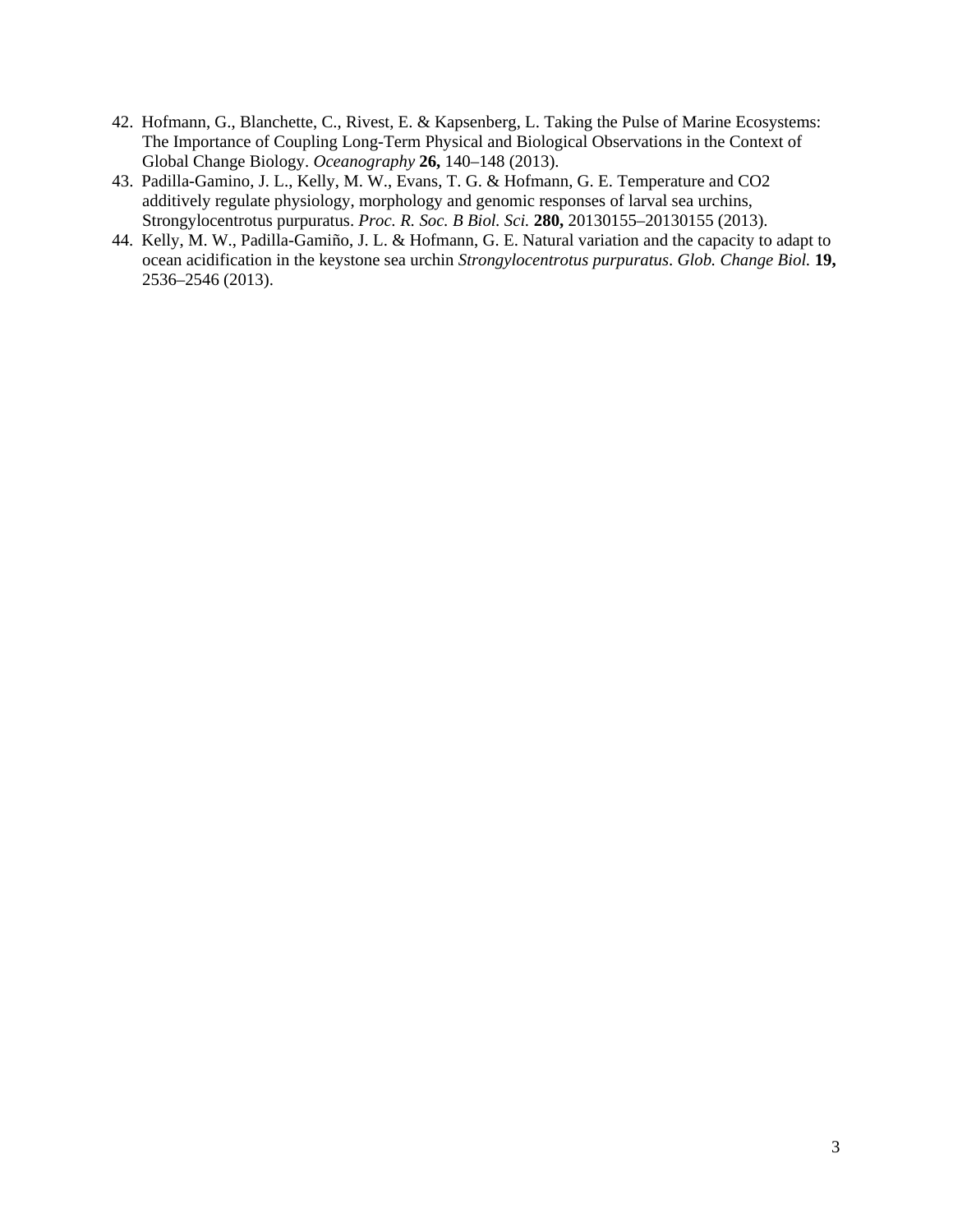#### **Facilities, Equipment, and Other Resources**

#### *Computational resources and network*

High performance computing is available on a 48-node, 32-node, and several 16-node clusters, for demanding modeling, statistical, visualization, and data management projects. Access to a 1024-node system on the UCSB campus is also available. Systems are all running 64-bit OSes loaded with state-ofthe-art scientific software, and access to storage arrays with aggregate holding capacity in the lowhundreds of terabytes. Connectivity with Internet2 is available through a dedicated 100Mbps link. NCEAS has a number of desktop systems and laptops installed with custom scientific software and internet connectivity available for researchers to use during their visit. Meeting preparation and archival support are available through several web-based collaboration solutions, including code-versioning repositories (subversion; git), issue-tracking software (redmine and bugzilla), Wikis (various) and content-management systems (Plone, Drupal).

#### *Conferencing space and breakout offices*

NCEAS houses a state-of-the-art scientific research and conferencing facility, that includes ample meeting space for one-two meetings of 25 persons and an array of collaboration devices, including numerous high-resolution data projectors, smart-boards, and large LED panels. Participants have access to advanced scientific programming expertise in the use of NCEAS' systems, as well as dedicated desktop support personnel. NCEAS provides the facilities, equipment, and staff support to promote the analysis and synthesis of ecological and environmental information. NCEAS is located in the heart of downtown Santa Barbara, with a congenial climate year-round and highly convenient access to a number of amenities relative to dining and off-hours outdoor recreation and cultural entertainment.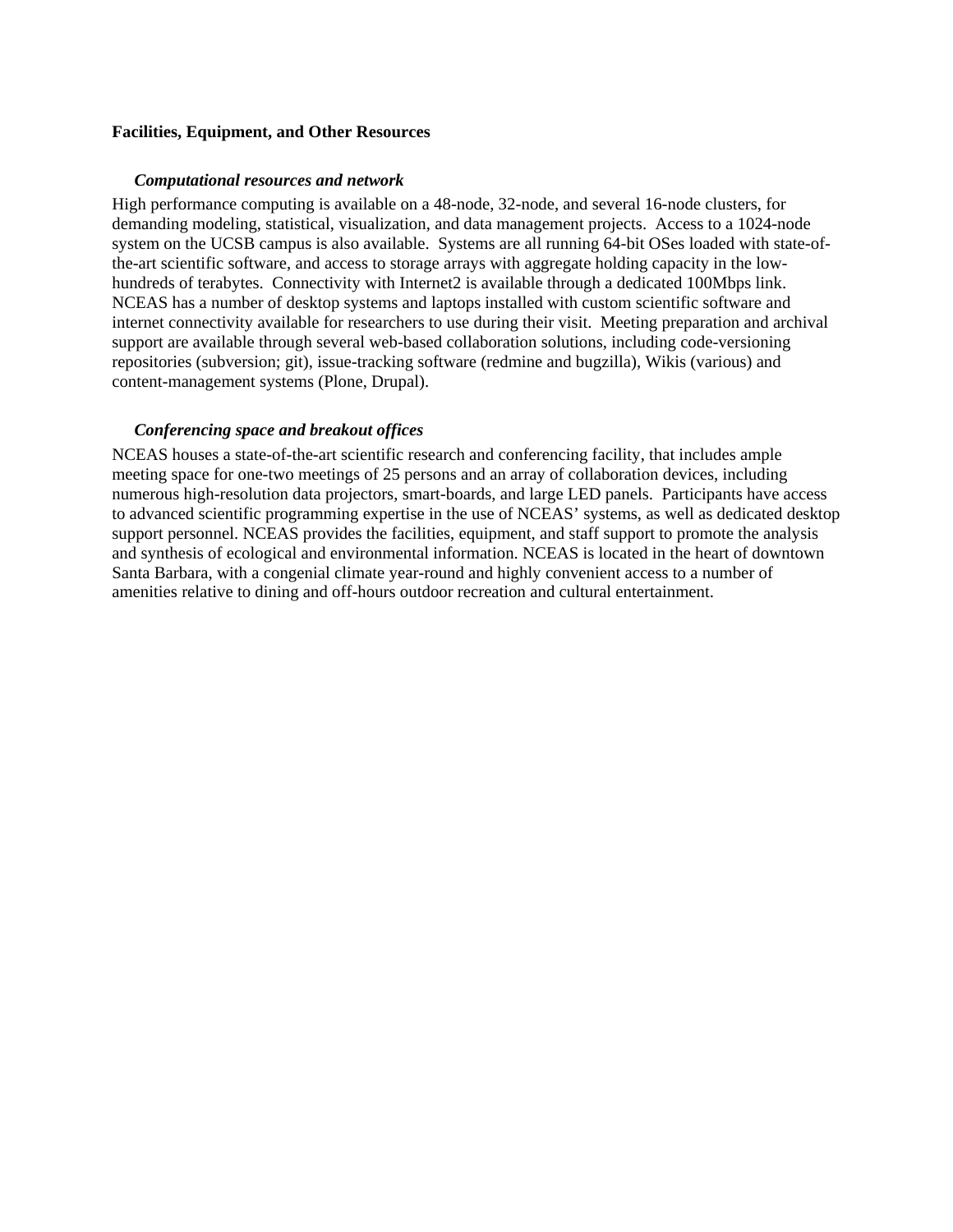# **LTER National Communication Office (LNCO) Data Management Plan**

## **Roles and Responsibilities**

Primary responsibility for all data management decisions and priorities rests with the LNCO Director and co-PIs, who will be assisted by Jones and Schildhauer to design and maintain a state of the art data management system serving LTER communication needs.

Personnel with day-to-day data responsibilities include:

- Brand: systems administration
- Donahue (NCEAS): Personnel and bibliographic databases

• TBN Scientific Programmer: Data system implementation; researcher support/metadata specialist Co-PI Schildhauer and Jones will be responsible for coordinating LNCO data management activities with the LTER Network Office data management team and site managers.

## **Types of Data**

The LTER Communications Office serves as a nexus for collaborations within LTER and with the broader ecological research community, but will collect relatively little primary field data itself. Data will originate from 3 primary sources: 1) data utilized in and generated by modeling and analysis activities from collaborative synthesis working groups, 2) data generated through assessment and evaluation activities conducted to understand the effectiveness of the LTER and the office, and 3) data collected and maintained on behalf of the LTER network, such as bibliographic databases, personnel databases, etc. Thus, despite the limited collection of field data, the LTER CO will manage a large and heterogeneous set of data products spanning the earth and environmental sciences, including driver data for models and analysis, model output data, environmental observations data and experimental data spanning diverse ecosystems and regions, and social, legal, and policy data used in synthesis studies. In addition, the LTER CO will create, collect, and manage other products of the research lifecycle, including scientific software used in synthesis and analysis, visualization products, and manuscripts and articles arising from LTER research. The project involves a software development component in which the primary outputs requiring long-term maintenance include source code, documentation, schemas, and other artifacts of the development process.

## **Policies for Access and Sharing and Appropriate Protection and Privacy**

LNCO data management will be consistent with current LTER policy as appropriate (http://www.lternet.edu/policies/data-access). Because LNCO data products will be derived from primary data, as opposed to primary data, not all aspects of LTER policy necessarily apply. The primary goal for all policies is to make products of LTER open and accessible for scientists to build upon. The LNCO is committed to long-term preservation, utility, and rapid access to data and products, and thus will minimally require compliance with the LTER-wide data sharing and access policies (http://www.lternet.edu/policies/data-access). All research products, including original data, derived data, source code, documentation, and metadata will be available under an open license, in most cases immediately upon completion of the product, except in cases where this is restricted for legal (e.g., contractual restrictions) or ethical (e.g., human subjects data) reasons (see Type II data in the LTER data policy). Requests for legal or ethical restrictions on data sharing must be requested in advance and in writing and are subject to the approval of the Director, who will ensure compliance with all federal, university, and Institutional Review Board policies on the use of restricted data. For all other data, the